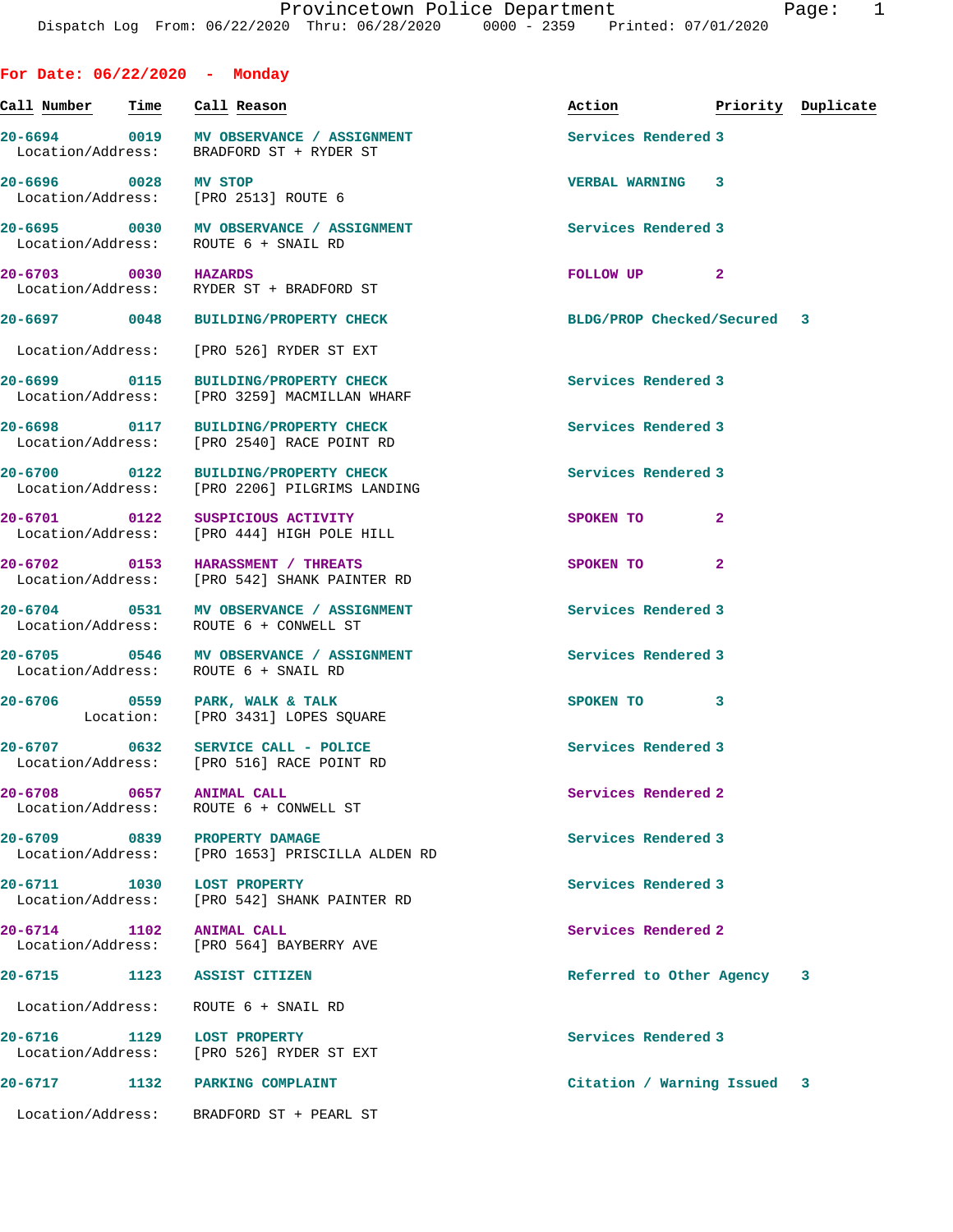**20-6718 1143 MV OBSERVANCE / ASSIGNMENT Services Rendered 3** 

20-6719 1239 PARK, WALK & TALK **Services Rendered 3** 

Location/Address: [PRO 3440] ROUTE 6

Location/Address: [PRO 3870] COMMERCIAL ST

**20-6721 1325 LOST PROPERTY Services Rendered 3**  Location/Address: [PRO 542] SHANK PAINTER RD **20-6722 1342 ALARM - FIRE False Alarm 1**  [PRO 2368] SHANK PAINTER RD **20-6723 1352 TRAFFIC CONTROL Services Rendered 3**  Location/Address: FRANKLIN ST **20-6724 1357 DISORDERLY Peace Restored 1**  Location/Address: [PRO 105] COMMERCIAL ST **20-6725 1402 MV COMPLAINT 120 Services Rendered 2**<br>
Location/Address: [PRO 1419] PLEASANT ST [PRO 1419] PLEASANT ST **20-6726 1512 LARCENY / FORGERY / FRAUD Services Rendered 2**  Location/Address: JEROME SMITH RD **20-6727 1556 BUILDING/PROPERTY CHECK Services Rendered 3**  Location/Address: [PRO 2483] COMMERCIAL ST **20-6728 1600 BUILDING/PROPERTY CHECK Services Rendered 3**  Location/Address: [PRO 2206] PILGRIMS LANDING **20-6729 1618 MV OBSERVANCE / ASSIGNMENT Services Rendered 3**  Location/Address: SNAIL RD **20-6730 1621 MV DISABLED Services Rendered 2**  Location/Address: ROUTE 6 + SNAIL RD **20-6731 1622 LARCENY / FORGERY / FRAUD SPOKEN TO 2**  Location/Address: [PRO 542] SHANK PAINTER RD **20-6732 1625 MV STOP VERBAL WARNING 3**  Location/Address: [PRO 518] RACE POINT RD **20-6733 1638 SERVE PROTECTION ORDER Could Not Locate 2**  Location/Address: [PRO 132] COMMERCIAL ST **20-6734 1701 MEDICAL EMERGENCY Transported to Hospital 1** Location/Address: [PRO 105] COMMERCIAL ST **20-6735 1708 FOLLOW UP SPOKEN TO 2**  Location/Address: [PRO 542] SHANK PAINTER RD **20-6736 1718 MV DISABLED Services Rendered 2**  Location/Address: [PRO 105] COMMERCIAL ST **20-6737 1723 MV COMPLAINT Services Rendered 2**  Location/Address: [PRO 2489] BRADFORD ST **20-6738 1739 BUILDING/PROPERTY CHECK Services Rendered 3**  Location/Address: [PRO 3259] MACMILLAN WHARF **20-6739 1756 MV COMPLAINT Services Rendered 2**  Location/Address: ROUTE 6 **20-6740 1805 HAZARDS Removed Hazard 2**  Location/Address: ROUTE 6 **20-6741 1809 MV STOP VERBAL WARNING 3**  [PRO 2490] PROVINCELANDS RD

**20-6742 1832 PARK, WALK & TALK Services Rendered 3**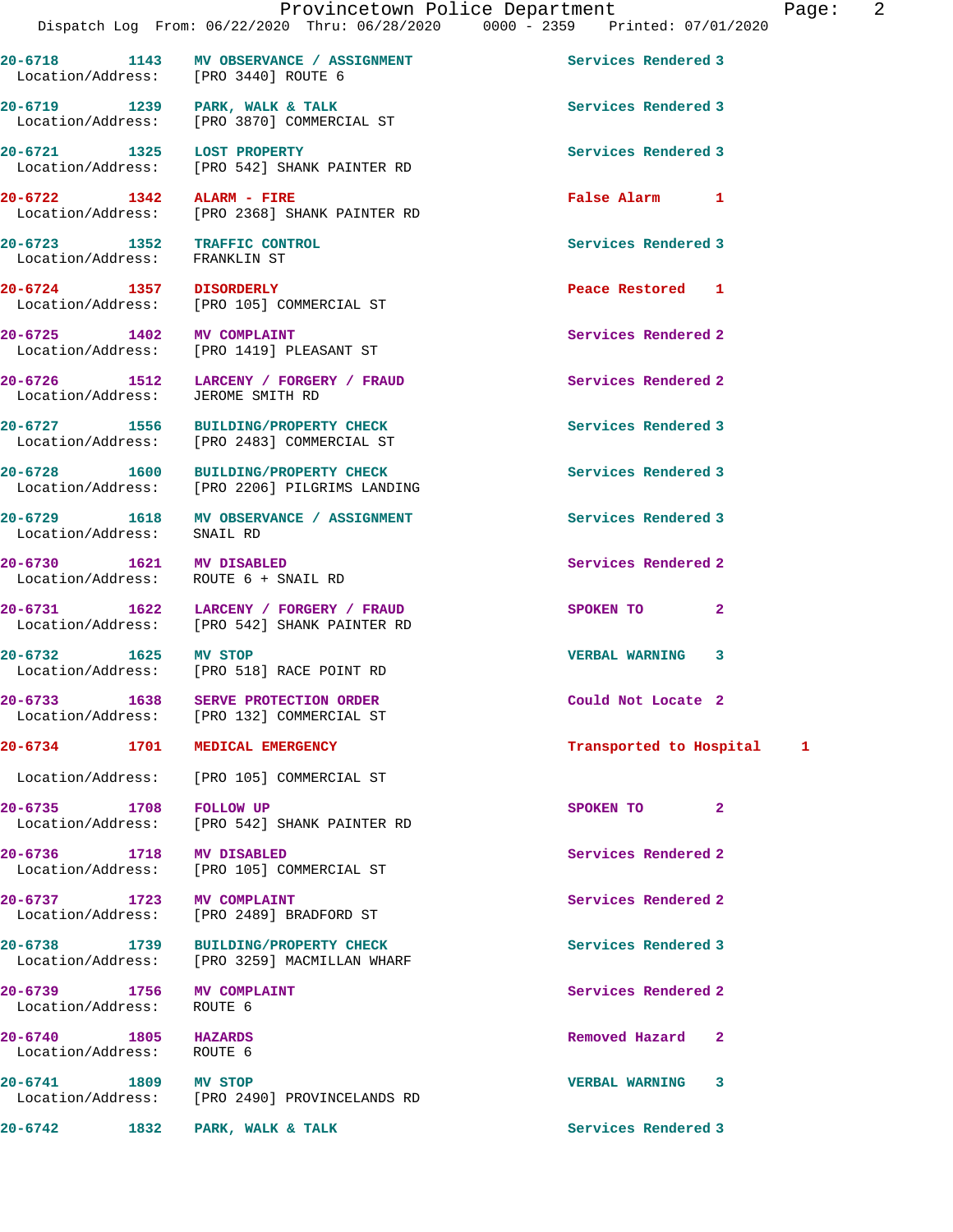|                                      | Provincetown Police Department<br>Dispatch Log From: 06/22/2020 Thru: 06/28/2020 0000 - 2359 Printed: 07/01/2020 | 3<br>Page:                  |
|--------------------------------------|------------------------------------------------------------------------------------------------------------------|-----------------------------|
|                                      | Location/Address: [PRO 3870] COMMERCIAL ST                                                                       |                             |
|                                      | 20-6743 1901 BUILDING/PROPERTY CHECK                                                                             | BLDG/PROP Checked/Secured 3 |
|                                      | Location/Address: [PRO 2206] PILGRIMS LANDING                                                                    |                             |
| 20-6744 1935                         | FIRE - OTHER<br>Location/Address: [PRO 1245] SEASHORE PARK DR                                                    | Extinguished 1              |
|                                      | 20-6745 2027 HARASSMENT / THREATS<br>Location/Address: [PRO 3173] FRANKLIN ST                                    | $\mathbf{2}$<br>SPOKEN TO   |
|                                      | 20-6746 2054 MV OBSERVANCE / ASSIGNMENT<br>Location/Address: [PRO 4136] BRADFORD ST                              | Services Rendered 3         |
| 20-6747 2143                         | <b>BUILDING/PROPERTY CHECK</b>                                                                                   | BLDG/PROP Checked/Secured 3 |
|                                      | Location/Address: [PRO 3256] COMMERCIAL ST                                                                       |                             |
|                                      | 20-6749 2311 MEDICAL EMERGENCY<br>Location/Address: [PRO 3222] ALDEN ST                                          | <b>PATIENT REFUSAL 1</b>    |
| For Date: $06/23/2020 - Tuesday$     |                                                                                                                  |                             |
|                                      | 20-6750 0036 MV OBSERVANCE / ASSIGNMENT<br>Location/Address: JEROME SMITH RD + SHANK PAINTER RD                  | Services Rendered 3         |
|                                      | 20-6751 0044 BUILDING/PROPERTY CHECK<br>Location/Address: [PRO 2540] RACE POINT RD                               | Services Rendered 3         |
| 20-6752 0052 NOISE COMPLAINT         | Location/Address: [PRO 1989] COMMERCIAL ST                                                                       | Unfounded 3                 |
|                                      | 20-6753 0115 MV OBSERVANCE / ASSIGNMENT<br>Location/Address: HOWLAND ST + BRADFORD ST                            | Services Rendered 3         |
| 20-6754 0123 HAZARDS<br>$\mathbf{1}$ |                                                                                                                  | No Action Required<br>2     |
|                                      | Location/Address: RYDER ST + BRADFORD ST                                                                         |                             |
|                                      | 20-6755 0145 MV OBSERVANCE / ASSIGNMENT<br>Location/Address: ROUTE 6 + SNAIL RD                                  | Services Rendered 3         |
|                                      | 20-6756 0530 BUILDING/PROPERTY CHECK<br>Location/Address: [PRO 2540] RACE POINT RD                               | Services Rendered 3         |
|                                      | 20-6757 0608 SERVICE CALL - POLICE<br>Location/Address: [PRO 516] RACE POINT RD                                  | Services Rendered 3         |
|                                      | 20-6759 0750 BUILDING/PROPERTY CHECK<br>Location/Address: [PRO 3430] COMMERCIAL ST                               | Services Rendered 3         |
|                                      | 20-6760 0902 BUILDING/PROPERTY CHECK                                                                             | BLDG/PROP Checked/Secured 3 |
|                                      | Location/Address: [PRO 106] COMMERCIAL ST                                                                        |                             |
|                                      | 20-6761 0902 MV COMPLAINT<br>Location/Address: [PRO 956] HOWLAND ST                                              | <b>GONE ON ARRIVAL 2</b>    |
| 20-6762 0929 ANIMAL CALL             | Location/Address: HOBSON AVE + COMMERCIAL ST                                                                     | VERBAL WARNING 2            |
| 20-6763 0950 MV COMPLAINT            | Location/Address: [PRO 956] HOWLAND ST                                                                           | Unfounded 2                 |
|                                      | 20-6764 1030 MV OBSERVANCE / ASSIGNMENT<br>Location/Address: [PRO 3440] ROUTE 6                                  | Services Rendered 3         |
|                                      | 20-6765 1033 MV OBSERVANCE / ASSIGNMENT<br>Location/Address: [PRO 4048] ROUTE 6                                  | Services Rendered 3         |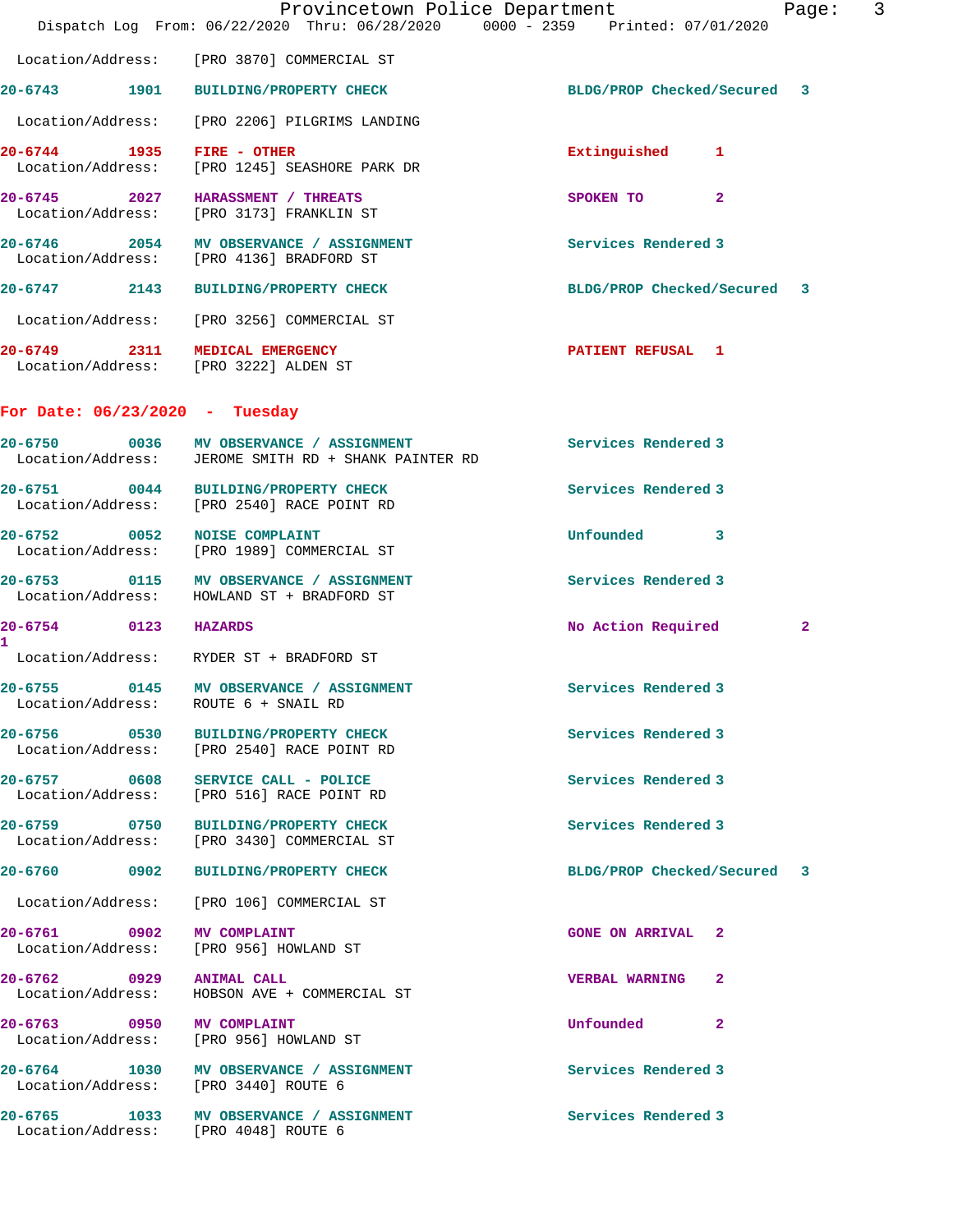|                                   |      | Provincetown Police Department<br>Dispatch Log From: 06/22/2020 Thru: 06/28/2020 0000 - 2359 Printed: 07/01/2020 |                             | Page: | 4 |
|-----------------------------------|------|------------------------------------------------------------------------------------------------------------------|-----------------------------|-------|---|
|                                   |      | 20-6766 1056 MEDICAL EMERGENCY                                                                                   | Transported to Hospital     | 1     |   |
|                                   |      | Location/Address: [PRO 658] MOZART AVE                                                                           |                             |       |   |
|                                   |      | 20-6767 1102 BUILDING/PROPERTY CHECK                                                                             | BLDG/PROP Checked/Secured 3 |       |   |
|                                   |      | Location/Address: [PRO 2490] PROVINCELANDS RD                                                                    |                             |       |   |
|                                   |      | 20-6768 1125 FOOD PICK-UP<br>Location/Address: [PRO 569] WINSLOW ST                                              | Services Rendered 3         |       |   |
|                                   |      | 20-6769 1134 MEDICAL EMERGENCY                                                                                   | Transported to Hospital     | 1     |   |
|                                   |      | Location/Address: [PRO 3222] ALDEN ST                                                                            |                             |       |   |
|                                   |      | 20-6770 1142 MEDICAL EMERGENCY                                                                                   | Transported to Hospital 1   |       |   |
|                                   |      | Location/Address: [PRO 3741] COMMERCIAL ST                                                                       |                             |       |   |
|                                   |      | 20-6772 1228 ASSIST DEPARTMENT / MUTUAL AID<br>Location/Address: [PRO 1892] SHANK PAINTER RD                     | Services Rendered 3         |       |   |
| Location/Address:                 |      | 20-6773 1252 MV COMPLAINT<br>[PRO 1497] ARCH ST                                                                  | Services Rendered 2         |       |   |
|                                   |      | 20-6774 1337 PARK, WALK & TALK<br>Location/Address: [PRO 3870] COMMERCIAL ST                                     | Services Rendered 3         |       |   |
| 20-6775 1456<br>Location/Address: |      | MEDICAL EMERGENCY<br>[PRO 781] CAPTAIN BERTIES WAY                                                               | Services Rendered 1         |       |   |
| 20-6776 1530 HAZARDS              |      | Location/Address: [PRO 757] BRADFORD ST                                                                          | Services Rendered 2         |       |   |
|                                   |      | 20-6777 1554 BUILDING/PROPERTY CHECK<br>Location/Address: [PRO 2977] COMMERCIAL ST                               | Services Rendered 3         |       |   |
| 20-6778                           |      | 1556 LOST PROPERTY<br>Location/Address: [PRO 2940] NELSON AVE                                                    | Services Rendered 3         |       |   |
| 20-6779                           | 1708 | <b>MV STOP</b><br>Location/Address: [PRO 356] COMMERCIAL ST                                                      | VERBAL WARNING 3            |       |   |
|                                   |      | 20-6780 1749 PARK, WALK & TALK<br>Location/Address: [PRO 105] COMMERCIAL ST                                      | Services Rendered 3         |       |   |
|                                   |      | 20-6781 1815 MV DISABLED<br>Location/Address: [PRO 2513] ROUTE 6                                                 | Services Rendered 2         |       |   |
|                                   |      | 20-6782 1826 ALARM - FIRE<br>Location/Address: [PRO 2] ALDEN ST                                                  | False Alarm 1               |       |   |
|                                   |      | 20-6783 1908 MEDICAL EMERGENCY                                                                                   | Transported to Hospital     | ı     |   |
|                                   |      | Location/Address: [PRO 3430] COMMERCIAL ST                                                                       |                             |       |   |
| 20-6785 1946 MV STOP              |      |                                                                                                                  | Citation / Warning Issued 3 |       |   |
| Location/Address:                 |      | [PRO 2513] ROUTE 6                                                                                               |                             |       |   |
| 20-6787 2003                      |      | MEDICAL EMERGENCY<br>Location/Address: [PRO 539] SHANK PAINTER RD                                                | Services Rendered 1         |       |   |
| 20-6788 2041<br>Location/Address: |      | <b>MEDICAL EMERGENCY</b><br>[PRO 2500] COMMERCIAL ST                                                             | Could Not Locate 1          |       |   |
|                                   |      | Location/Address: [PRO 3614] COMMERCIAL ST                                                                       | Services Rendered 2         |       |   |
|                                   |      | 20-6790 2139 ALARM - GENERAL                                                                                     | Referred to Other Agency 1  |       |   |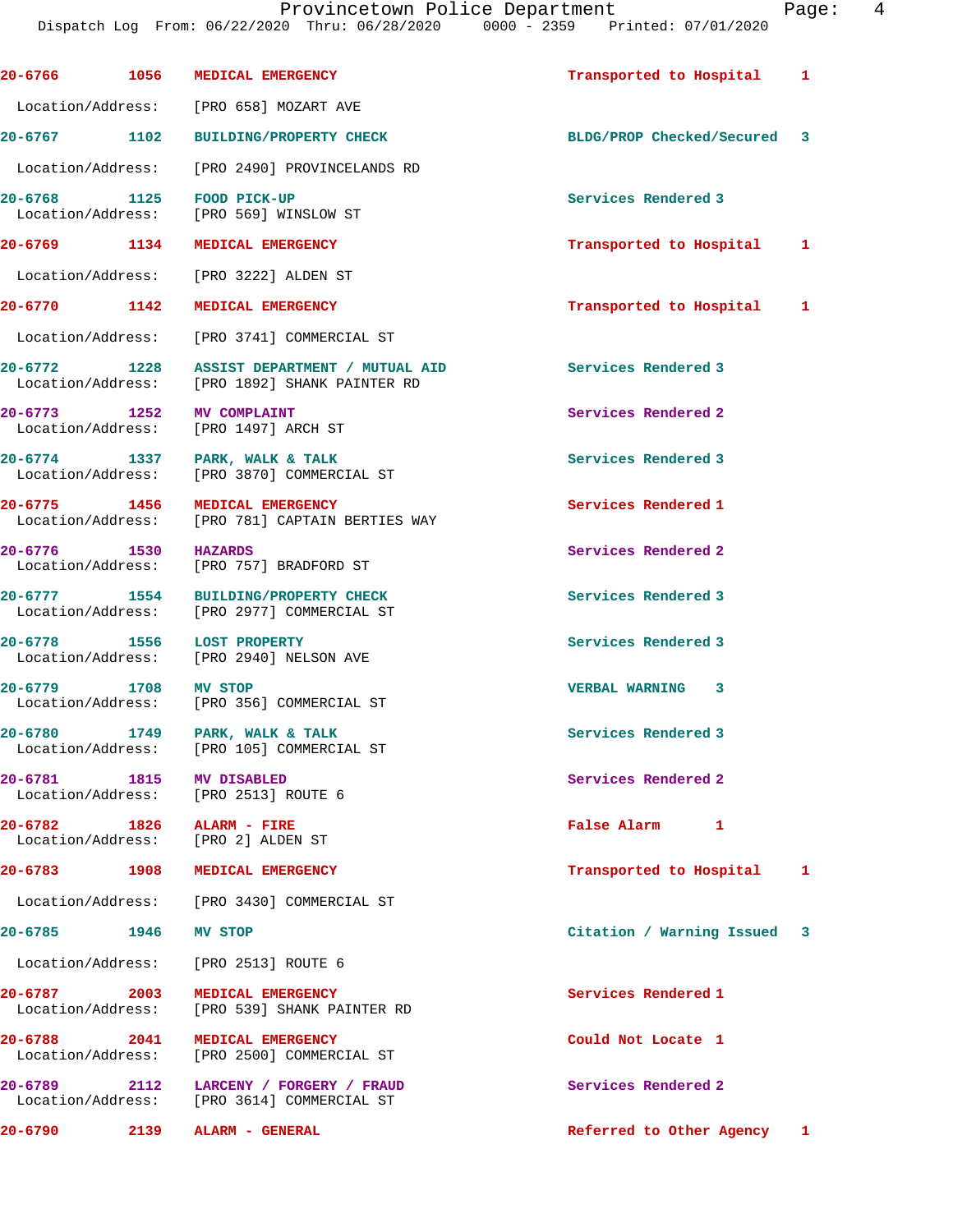|                                      | Location/Address: [PRO 3670] SHANK PAINTER RD                                           |                             |  |
|--------------------------------------|-----------------------------------------------------------------------------------------|-----------------------------|--|
| 20-6791 2149                         | MEDICAL EMERGENCY                                                                       | Transported to Hospital 1   |  |
|                                      | Location/Address: [PRO 3670] SHANK PAINTER RD                                           |                             |  |
| 20-6792 2225                         | <b>BUILDING/PROPERTY CHECK</b>                                                          | BLDG/PROP Checked/Secured 3 |  |
|                                      | Location/Address: [PRO 519] RACE POINT RD                                               |                             |  |
|                                      | 20-6793 2358 BUILDING/PROPERTY CHECK                                                    | BLDG/PROP Checked/Secured 3 |  |
| Location/Address: MASONIC PL         |                                                                                         |                             |  |
| For Date: $06/24/2020$ - Wednesday   |                                                                                         |                             |  |
|                                      | 20-6794 0033 BUILDING/PROPERTY CHECK                                                    | BLDG/PROP Checked/Secured 3 |  |
|                                      | Location/Address: [PRO 3456] RYDER ST EXT                                               |                             |  |
| 20-6795 0047                         | <b>BUILDING/PROPERTY CHECK</b><br>Location/Address: [PRO 3259] MACMILLAN WHARF          | Services Rendered 3         |  |
|                                      | 20-6796 0057 MV OBSERVANCE / ASSIGNMENT<br>Location/Address: ROUTE 6 + CONWELL ST       | Services Rendered 3         |  |
|                                      | 20-6797 0059 BUILDING/PROPERTY CHECK                                                    | BLDG/PROP Checked/Secured 3 |  |
|                                      | Location/Address: [PRO 3609] COMMERCIAL ST                                              |                             |  |
| 20-6798 0114                         | <b>BUILDING/PROPERTY CHECK</b><br>Location/Address: [PRO 2490] PROVINCELANDS RD         | Services Rendered 3         |  |
| 20-6800 0155                         | <b>BUILDING/PROPERTY CHECK</b><br>Location/Address: [PRO 3296] SHANK PAINTER RD         | Services Rendered 3         |  |
|                                      | 20-6799 0157 BUILDING/PROPERTY CHECK<br>Location/Address: [PRO 2512] JEROME SMITH RD    | Services Rendered 3         |  |
|                                      | 20-6801 0207 MV OBSERVANCE / ASSIGNMENT<br>Location/Address: BRADFORD ST + HOWLAND ST   | Services Rendered 3         |  |
| Location/Address: ROUTE 6 + SNAIL RD | 20-6802 0222 MV OBSERVANCE / ASSIGNMENT                                                 | Services Rendered 3         |  |
|                                      | 20-6803 0318 MV OBSERVANCE / ASSIGNMENT<br>Location/Address: [PRO 530] SHANK PAINTER RD | Services Rendered 3         |  |
|                                      | 20-6804 0407 BUILDING/PROPERTY CHECK<br>Location/Address: [PRO 94] BRADFORD ST          | Services Rendered 3         |  |
| Location/Address: ROUTE 6 + SNAIL RD | 20-6805 0456 MV OBSERVANCE / ASSIGNMENT                                                 | Services Rendered 3         |  |
| 20-6806 0532                         | <b>BUILDING/PROPERTY CHECK</b>                                                          | BLDG/PROP Checked/Secured 3 |  |
|                                      | Location/Address: [PRO 1638] COMMERCIAL ST                                              |                             |  |
| Location/Address: ROUTE 6            | 20-6808 0542 MV OBSERVANCE / ASSIGNMENT                                                 | Services Rendered 3         |  |
| 20-6807 0545                         | <b>BUILDING/PROPERTY CHECK</b>                                                          | BLDG/PROP Checked/Secured 3 |  |
|                                      | Location/Address: [PRO 444] HIGH POLE HILL                                              |                             |  |
| 20-6809                              | 0612 PARK, WALK & TALK<br>Location: [PRO 3431] LOPES SQUARE                             | 3<br>SPOKEN TO              |  |
| 20-6810                              | 0623 MV OBSERVANCE / ASSIGNMENT                                                         | Services Rendered 3         |  |
|                                      |                                                                                         |                             |  |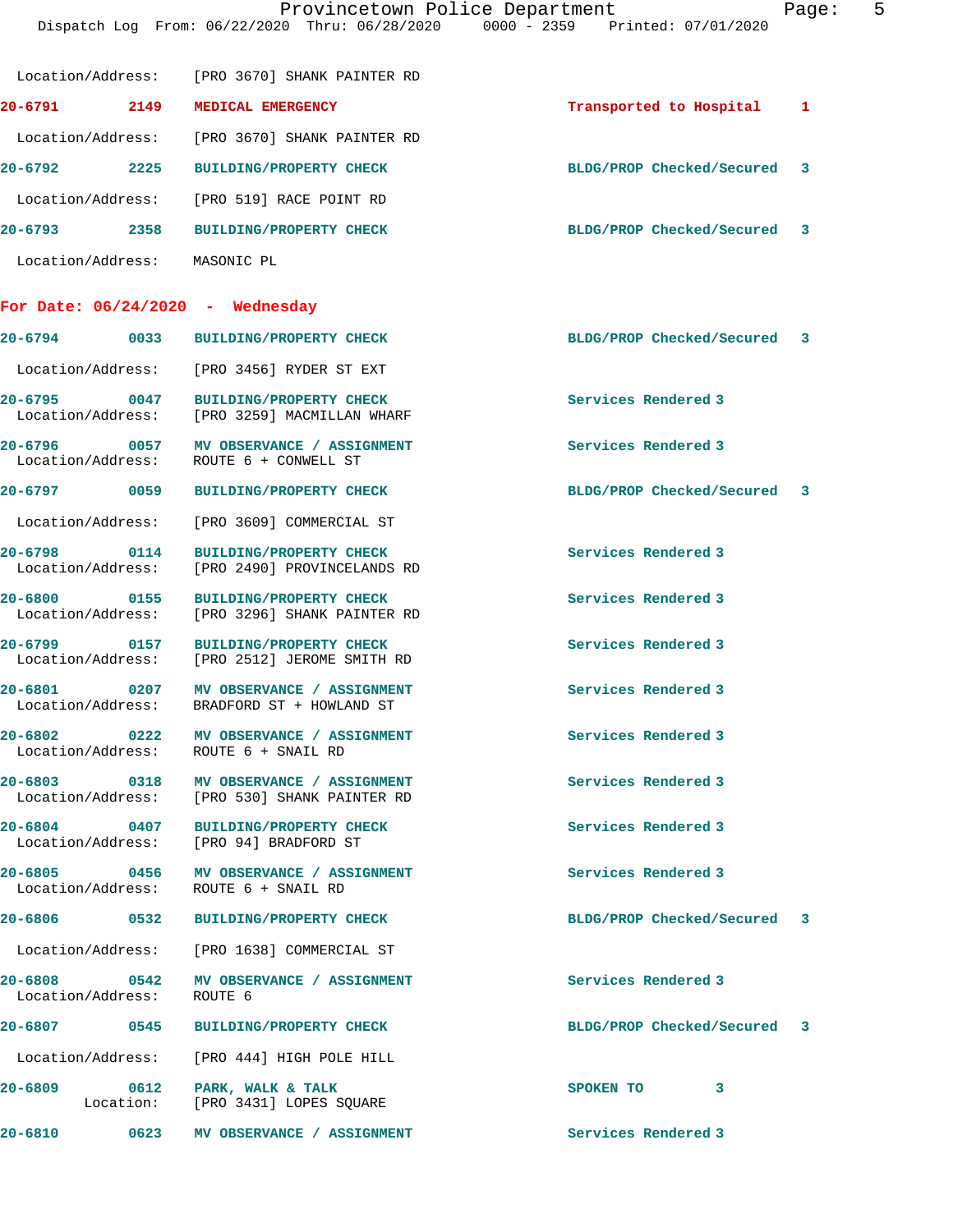|                                   |      | Provincetown Police Department<br>Dispatch Log From: 06/22/2020 Thru: 06/28/2020 0000 - 2359 Printed: 07/01/2020 |                             | 6<br>Page: |
|-----------------------------------|------|------------------------------------------------------------------------------------------------------------------|-----------------------------|------------|
|                                   |      | Location/Address: [PRO 530] SHANK PAINTER RD                                                                     |                             |            |
|                                   |      | 20-6811 0715 SERVE PROTECTION ORDER<br>Location/Address: [PRO 542] SHANK PAINTER RD                              | Could Not Locate 2          |            |
|                                   |      | 20-6812 0846 ABANDONED 911 CALL<br>Location/Address: [PRO 542] SHANK PAINTER RD                                  | Services Rendered 1         |            |
|                                   |      | 20-6813 0906 FLIGHT COVERAGE<br>Location/Address: [PRO 516] RACE POINT RD                                        | Services Rendered 3         |            |
|                                   |      | 20-6814 0907 MOSQUITO CONTROL<br>Location/Address: [PRO 2543] MACMILLAN WHARF                                    | Services Rendered 3         |            |
|                                   |      | 20-6815 0942 MV OBSERVANCE / ASSIGNMENT<br>Location/Address: SNAIL RD                                            | Services Rendered 3         |            |
|                                   |      | 20-6817 1048 PARK, WALK & TALK<br>Location/Address: [PRO 2499] RACE POINT RD                                     | Services Rendered 3         |            |
|                                   |      | 20-6818 1127 MV OBSERVANCE / ASSIGNMENT<br>Location/Address: [PRO 2518] ROUTE 6                                  | Services Rendered 3         |            |
|                                   |      | 20-6819 1133 BUILDING/PROPERTY CHECK                                                                             | BLDG/PROP Checked/Secured 3 |            |
|                                   |      | Location/Address: [PRO 2206] PILGRIMS LANDING                                                                    |                             |            |
|                                   |      | 20-6820 1134 SUSPICIOUS ACTIVITY<br>Location/Address: [PRO 2251] COMMERCIAL ST                                   | Unfounded 2                 |            |
|                                   |      | 20-6821 1149 LARCENY / FORGERY / FRAUD<br>Location/Address: [PRO 132] COMMERCIAL ST                              | Services Rendered 2         |            |
| 20-6822 1218 MV HIT & RUN         |      | Location/Address: [PRO 526] RYDER ST EXT<br>Refer To Accident: 20-21-AC                                          | Services Rendered 2         |            |
| 20-6823 1344 MV STOP              |      | Location/Address: [PRO 2518] ROUTE 6                                                                             | VERBAL WARNING 3            |            |
| 20-6824 1353 FOLLOW UP            |      | Location/Address: [PRO 3241] COMMERCIAL ST                                                                       | FOLLOW UP<br>$\mathbf{2}$   |            |
| 20-6825 1359 FOLLOW UP            |      | Location/Address: [PRO 1564] CONWELL ST                                                                          | $\mathbf{2}$<br>FOLLOW UP   |            |
| 20-6826 1605<br>Location/Address: |      | <b>BUILDING/PROPERTY CHECK</b><br>[PRO 3259] MACMILLAN WHARF                                                     | Services Rendered 3         |            |
| 20-6827 1626<br>Location/Address: |      | <b>MV STOP</b><br>SNAIL RD + COMMERCIAL ST                                                                       | <b>VERBAL WARNING</b><br>3  |            |
| 20-6829 1650                      |      | <b>MV STOP</b><br>Location/Address: [PRO 2479] ROUTE 6                                                           | VERBAL WARNING 3            |            |
|                                   |      | 20-6830 1652 SERVICE CALL - POLICE<br>Location/Address: [PRO 413] CONWELL ST                                     | 3<br>SPOKEN TO              |            |
| 20-6832 1816 MV STOP              |      |                                                                                                                  | No Action Required          | 3          |
|                                   |      | Location/Address: [PRO 2518] ROUTE 6                                                                             |                             |            |
|                                   |      | 20-6833 1830 MEDICAL EMERGENCY                                                                                   | Transported to Hospital     | ı          |
| Location/Address:                 |      | [PRO 1228] COMMERCIAL ST                                                                                         |                             |            |
| 20-6835 2014                      | 1925 | MV STOP                                                                                                          | Citation / Warning Issued 3 |            |
|                                   |      | Location/Address: [PRO 3430] COMMERCIAL ST                                                                       |                             |            |
| 20-6834                           | 1930 | MV OBSERVANCE / ASSIGNMENT                                                                                       | Services Rendered 3         |            |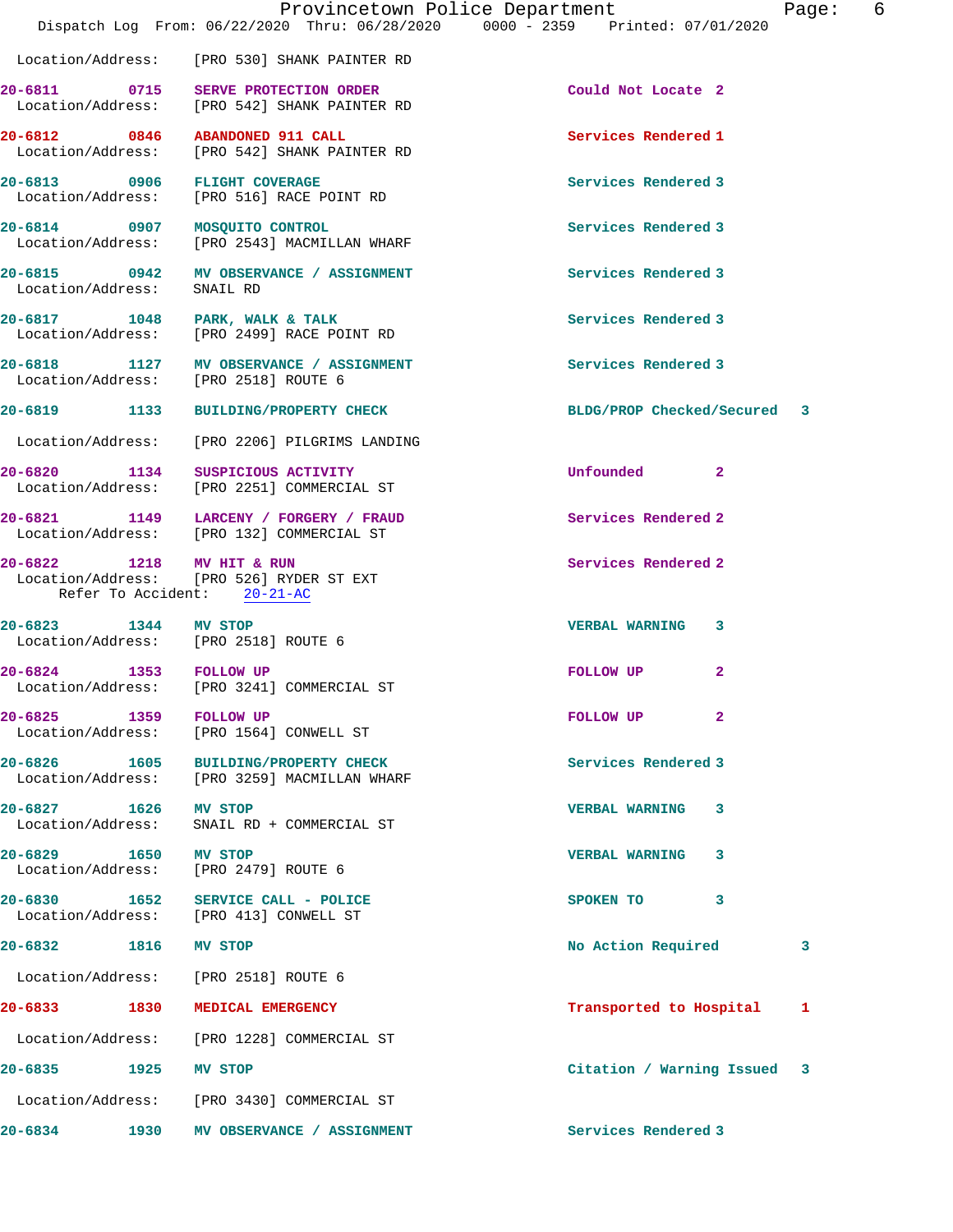|                                   | Provincetown Police Department<br>Dispatch Log From: 06/22/2020 Thru: 06/28/2020 0000 - 2359 Printed: 07/01/2020 |                             | 7<br>Page: |
|-----------------------------------|------------------------------------------------------------------------------------------------------------------|-----------------------------|------------|
|                                   | Location/Address: RYDER ST + BRADFORD ST                                                                         |                             |            |
|                                   | 20-6837 2001 PARK, WALK & TALK<br>Location/Address: [PRO 3259] MACMILLAN WHARF                                   | Services Rendered 3         |            |
|                                   | 20-6839 2040 ASSIST DEPARTMENT / MUTUAL AID<br>Location/Address: [TRU 73] SHORE RD                               | Services Rendered 3         |            |
|                                   | 20-6840 2059 MEDICAL EMERGENCY                                                                                   | Transported to Hospital 1   |            |
|                                   | Location/Address: [PRO 542] SHANK PAINTER RD                                                                     |                             |            |
|                                   | 20-6842 2117 ASSIST DEPARTMENT / MUTUAL AID<br>Location/Address: [PRO 1892] SHANK PAINTER RD                     | Services Rendered 3         |            |
|                                   | 20-6844 2337 NOISE COMPLAINT<br>Location/Address: [PRO 3430] COMMERCIAL ST                                       | SPOKEN TO 3                 |            |
| For Date: $06/25/2020$ - Thursday |                                                                                                                  |                             |            |
|                                   | 20-6845 0021 BUILDING/PROPERTY CHECK<br>Location/Address: [PRO 2483] COMMERCIAL ST                               | Services Rendered 3         |            |
|                                   | 20-6846 0039 MV OBSERVANCE / ASSIGNMENT<br>Location/Address: ROUTE 6 + SNAIL RD                                  | Services Rendered 3         |            |
|                                   | 20-6847 0059 BUILDING/PROPERTY CHECK<br>Location/Address: [PRO 3259] MACMILLAN WHARF                             | Services Rendered 3         |            |
|                                   | 20-6848 0107 BUILDING/PROPERTY CHECK                                                                             | BLDG/PROP Checked/Secured 3 |            |
|                                   | Location/Address: [PRO 711] BRADFORD ST                                                                          |                             |            |
|                                   | 20-6849 0107 MV OBSERVANCE / ASSIGNMENT<br>Location/Address: ROUTE 6 + CONWELL ST                                | Services Rendered 3         |            |
| 20-6850 0125 MV STOP              | Location/Address: [PRO 2518] ROUTE 6                                                                             | VERBAL WARNING 3            |            |
|                                   | 20-6851 0224 MV OBSERVANCE / ASSIGNMENT<br>Location/Address: SHANK PAINTER RD + JEROME SMITH RD                  | Services Rendered 3         |            |
| 20-6852 0230                      | <b>BUILDING/PROPERTY CHECK</b><br>Location/Address: [PRO 2494] BRADFORD ST                                       | Services Rendered 3         |            |
|                                   | 20-6853 0241 BUILDING/PROPERTY CHECK<br>Location/Address: [PRO 2977] COMMERCIAL ST                               | Services Rendered 3         |            |
|                                   | 20-6854 0516 MV OBSERVANCE / ASSIGNMENT<br>Location/Address: [PRO 521] ROUTE 6                                   | Services Rendered 3         |            |
| 20-6855 0528                      | <b>BUILDING/PROPERTY CHECK</b>                                                                                   | BLDG/PROP Checked/Secured   | 3          |
|                                   | Location/Address: [PRO 1638] COMMERCIAL ST                                                                       |                             |            |
| 20-6857 0649<br>Location/Address: | SERVICE CALL - POLICE<br>[PRO 516] RACE POINT RD                                                                 | Services Rendered 3         |            |
| 20-6860 0919                      | <b>FOLLOW UP</b><br>Location/Address: [PRO 542] SHANK PAINTER RD                                                 | Services Rendered 2         |            |
| 20-6861 0921<br>Location/Address: | SERVICE CALL - POLICE<br>[PRO 516] RACE POINT RD                                                                 | Services Rendered 3         |            |
| 20-6862<br>0938                   | <b>HAZARDS</b>                                                                                                   | Referred to Other Agency    | -2         |
|                                   | Location/Address: [PRO 3392] COMMERCIAL ST                                                                       |                             |            |
|                                   | 20-6863 1015 DISTURBANCE - FIGHT / ARGUMENT<br>Location/Address: [PRO 4144] BRADFORD ST                          | Peace Restored 1            |            |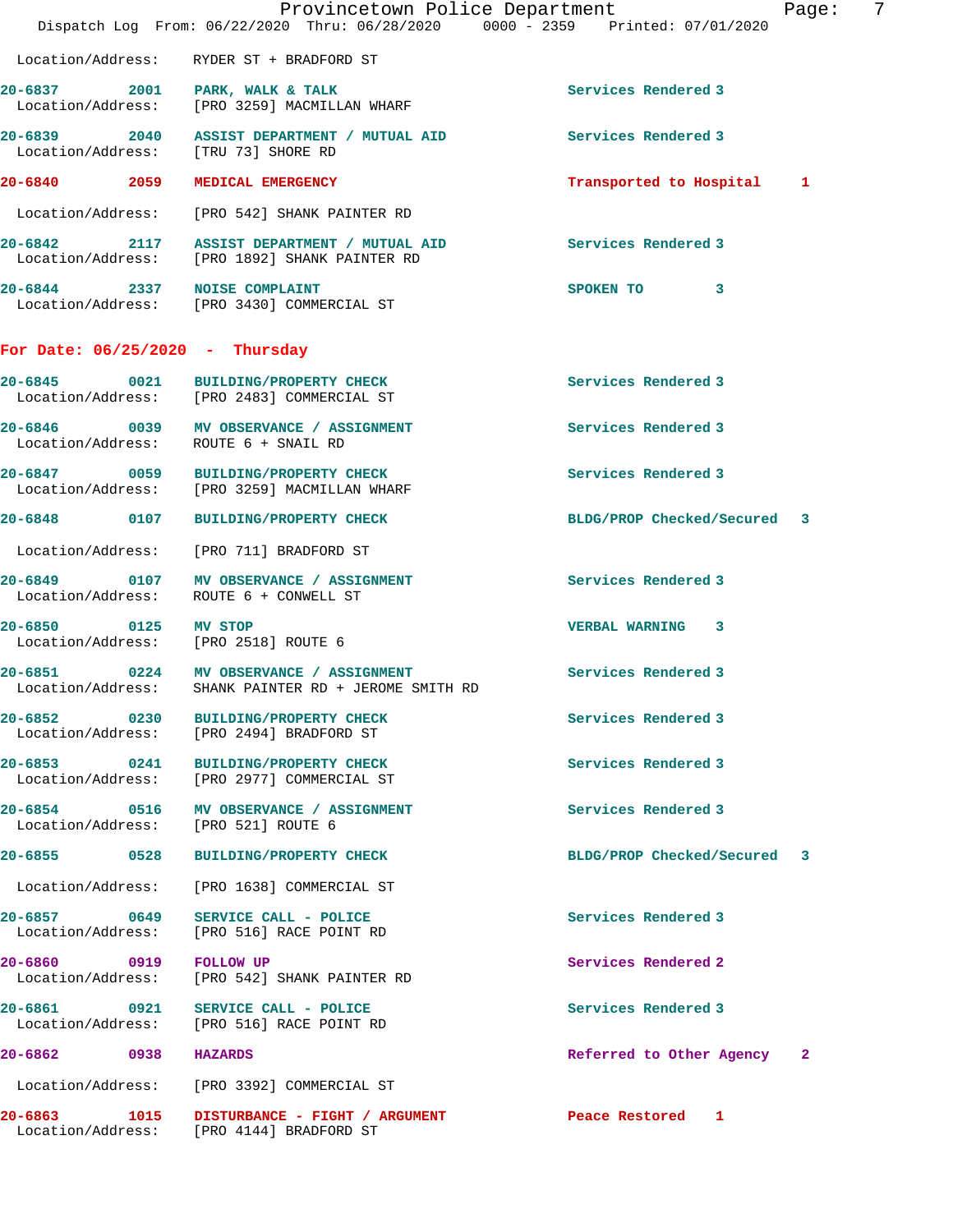| 20-6864 1102                     |              | <b>ANIMAL CALL</b><br>Location/Address: [PRO 4024] COMMERCIAL ST                                     | Services Rendered 2        |              |
|----------------------------------|--------------|------------------------------------------------------------------------------------------------------|----------------------------|--------------|
| 20-6865 1119 FOLLOW UP           |              | Location/Address: [PRO 3241] COMMERCIAL ST                                                           | Services Rendered 2        |              |
| 20-6866 1221 MV COLLISION        |              | Location/Address: [PRO 1182] COMMERCIAL ST<br>Refer To Accident: 20-22-AC                            | Services Rendered 1        |              |
|                                  |              | 20-6867 1243 ALARM - GENERAL<br>Location/Address: [PRO 106] COMMERCIAL ST                            | False Alarm 1              |              |
| 20-6868 1248 MV DISABLED         |              |                                                                                                      | No Action Required         | 2            |
| Location/Address: ROUTE 6        |              |                                                                                                      |                            |              |
| 20-6869 1253 ASSIST CITIZEN      |              |                                                                                                      | Referred to Other Agency 3 |              |
|                                  |              | Location/Address: RYDER ST + COMMERCIAL ST                                                           |                            |              |
|                                  |              | 20-6870 1256 TRAFFIC CONTROL<br>Location/Address: [PRO 487] COMMERCIAL ST                            | SPOKEN TO                  | 3            |
|                                  |              | 20-6871 1318 BY-LAW VIOLATION<br>Location/Address: [PRO 106] COMMERCIAL ST                           | SPOKEN TO                  | $\mathbf{2}$ |
|                                  |              | 20-6873 1336 MEDICAL EMERGENCY                                                                       | Transported to Hospital 1  |              |
|                                  |              | Location/Address: [PRO 3670] SHANK PAINTER RD                                                        |                            |              |
| 20-6874 1351                     |              | ASSIST CITIZEN<br>Location/Address: [PRO 542] SHANK PAINTER RD                                       | SPOKEN TO                  | 3            |
| 20-6875 1407                     |              | <b>LOST PROPERTY</b><br>Location/Address: [PRO 542] SHANK PAINTER RD                                 | Services Rendered 3        |              |
|                                  |              | 20-6877 1442 MEDICAL EMERGENCY                                                                       | Transported to Hospital 1  |              |
|                                  |              | Location/Address: ARCH ST + COMMERCIAL ST                                                            |                            |              |
|                                  |              | 20-6878 1503 COMPLAINT - GENERAL<br>Location/Address: [PRO 1615] BANGS ST                            | SPOKEN TO                  | 3            |
| 20-6879 1525 FOLLOW UP           |              | Location/Address: [PRO 1615] BANGS ST                                                                | SPOKEN TO                  |              |
|                                  |              | 20-6880 1553 COMPLAINT - GENERAL<br>Location/Address: [PRO 606] CONWELL ST                           | <b>GONE ON ARRIVAL</b>     | 3            |
| 20-6881                          |              | 1555 MV COLLISION<br>Location/Address: BRADFORD ST + SHANK PAINTER RD<br>Refer To Accident: 20-23-AC | <b>Vehicle Towed</b>       | 1            |
| 20-6883 1649 911 - GENERAL       |              |                                                                                                      | Referred to Other Agency 1 |              |
|                                  |              | Location/Address: [PRO 2490] PROVINCELANDS RD                                                        |                            |              |
| $20 - 6885$<br>Location/Address: |              | 1653 COMPLAINT - GENERAL<br>COMMERCIAL ST + BRADFORD ST                                              | Services Rendered 3        |              |
| 20-6884 1701 MV COMPLAINT        |              | Location/Address: [PRO 3672] ROUTE 6                                                                 | <b>VERBAL WARNING</b>      | 2            |
| 20-6886                          | 1720 MV STOP | Location/Address: [PRO 413] CONWELL ST                                                               | <b>VERBAL WARNING</b>      | 3            |
| 20-6887                          | 1838         | <b>FOLLOW UP</b>                                                                                     | Services Rendered 2        |              |

Location/Address: [PRO 542] SHANK PAINTER RD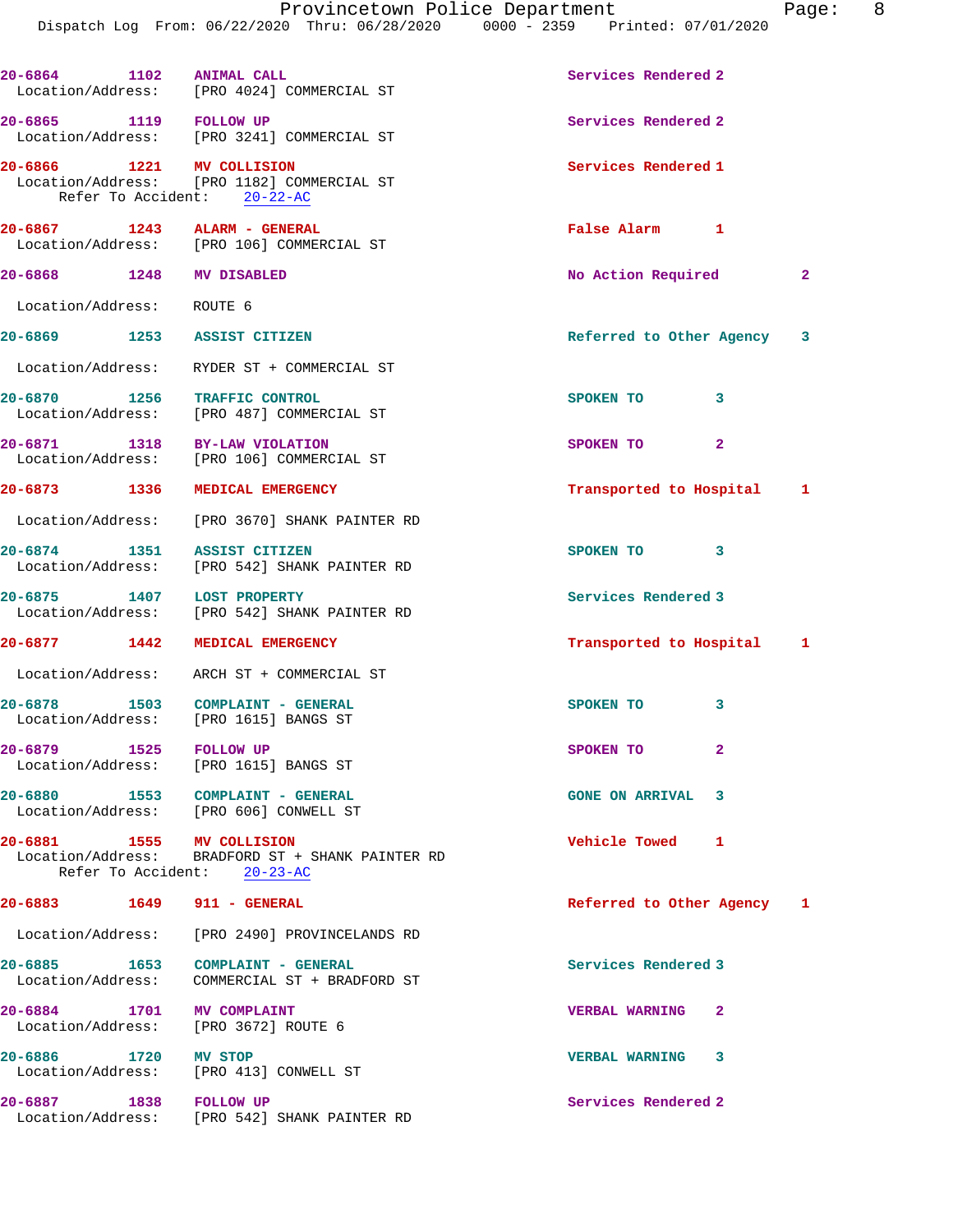| 20-6888 1935 MV STOP              |      | Location/Address: [PRO 1898] BRADFORD ST                                              | <b>VERBAL WARNING</b>       | 3 |   |
|-----------------------------------|------|---------------------------------------------------------------------------------------|-----------------------------|---|---|
|                                   |      | 20-6889 1940 DISTURBANCE - FIGHT / ARGUMENT<br>Location/Address: [PRO 29] BRADFORD ST | Services Rendered 1         |   |   |
| 20-6890 2011<br>Location/Address: |      | <b>TRAFFIC CONTROL</b><br>[PRO 866] COMMERCIAL ST                                     | Services Rendered 3         |   |   |
| 20-6891 2024<br>Location/Address: |      | MEDICAL EMERGENCY<br>[PRO 29] BRADFORD ST                                             | PATIENT REFUSAL 1           |   |   |
| $20 - 6892$<br>Location/Address:  |      | 2053 LOST PROPERTY<br>[PRO 408] CONWELL ST                                            | Services Rendered 3         |   |   |
|                                   |      | 20-6893  2142  ASSIST DEPARTMENT / MUTUAL AID                                         | Referred to Other Agency 3  |   |   |
|                                   |      | Location/Address: [PRO 1459] COMMERCIAL ST                                            |                             |   |   |
| $20 - 6894$                       | 2204 | <b>BUILDING/PROPERTY CHECK</b>                                                        | BLDG/PROP Checked/Secured 3 |   |   |
|                                   |      | Location/Address: [PRO 182] COMMERCIAL ST                                             |                             |   |   |
| 20-6895 2248<br>Location/Address: |      | PARKING COMPLAINT<br>[PRO 526] RYDER ST EXT                                           | Services Rendered 3         |   |   |
| $20 - 6896$                       | 2351 | <b>BUILDING/PROPERTY CHECK</b>                                                        | BLDG/PROP Checked/Secured   |   | 3 |
|                                   |      |                                                                                       |                             |   |   |

Location/Address: [PRO 2483] COMMERCIAL ST

## **For Date: 06/26/2020 - Friday**

| 20-6905 0616<br>20-6907 0622 | $20-6906$ 0555 PARK, WALK & TALK<br>Location/Address: RYDER ST EXT + COMMERCIAL ST<br>20-6908 0613 SERVICE CALL - POLICE<br>Location/Address: [PRO 516] RACE POINT RD<br>BUILDING/PROPERTY CHECK<br>Location/Address: [PRO 3259] MACMILLAN WHARF<br>BUILDING/PROPERTY CHECK<br>Location/Address: [PRO 3121] COMMERCIAL ST | Services Rendered 3<br>Services Rendered 3<br>BLDG/PROP Checked/Secured 3<br>Services Rendered 3                                                                                                                                                                                                                                                                                                                                                                                                                                                                                                                                                      |                                                                                                                                                                                      |
|------------------------------|---------------------------------------------------------------------------------------------------------------------------------------------------------------------------------------------------------------------------------------------------------------------------------------------------------------------------|-------------------------------------------------------------------------------------------------------------------------------------------------------------------------------------------------------------------------------------------------------------------------------------------------------------------------------------------------------------------------------------------------------------------------------------------------------------------------------------------------------------------------------------------------------------------------------------------------------------------------------------------------------|--------------------------------------------------------------------------------------------------------------------------------------------------------------------------------------|
|                              |                                                                                                                                                                                                                                                                                                                           |                                                                                                                                                                                                                                                                                                                                                                                                                                                                                                                                                                                                                                                       |                                                                                                                                                                                      |
|                              |                                                                                                                                                                                                                                                                                                                           |                                                                                                                                                                                                                                                                                                                                                                                                                                                                                                                                                                                                                                                       |                                                                                                                                                                                      |
|                              |                                                                                                                                                                                                                                                                                                                           |                                                                                                                                                                                                                                                                                                                                                                                                                                                                                                                                                                                                                                                       |                                                                                                                                                                                      |
|                              |                                                                                                                                                                                                                                                                                                                           |                                                                                                                                                                                                                                                                                                                                                                                                                                                                                                                                                                                                                                                       |                                                                                                                                                                                      |
|                              |                                                                                                                                                                                                                                                                                                                           |                                                                                                                                                                                                                                                                                                                                                                                                                                                                                                                                                                                                                                                       |                                                                                                                                                                                      |
|                              |                                                                                                                                                                                                                                                                                                                           |                                                                                                                                                                                                                                                                                                                                                                                                                                                                                                                                                                                                                                                       |                                                                                                                                                                                      |
|                              |                                                                                                                                                                                                                                                                                                                           |                                                                                                                                                                                                                                                                                                                                                                                                                                                                                                                                                                                                                                                       |                                                                                                                                                                                      |
| 20-6902 0216                 |                                                                                                                                                                                                                                                                                                                           |                                                                                                                                                                                                                                                                                                                                                                                                                                                                                                                                                                                                                                                       |                                                                                                                                                                                      |
| 20-6901 0206                 |                                                                                                                                                                                                                                                                                                                           |                                                                                                                                                                                                                                                                                                                                                                                                                                                                                                                                                                                                                                                       |                                                                                                                                                                                      |
| 20-6900 0155                 |                                                                                                                                                                                                                                                                                                                           |                                                                                                                                                                                                                                                                                                                                                                                                                                                                                                                                                                                                                                                       |                                                                                                                                                                                      |
|                              |                                                                                                                                                                                                                                                                                                                           |                                                                                                                                                                                                                                                                                                                                                                                                                                                                                                                                                                                                                                                       |                                                                                                                                                                                      |
|                              |                                                                                                                                                                                                                                                                                                                           |                                                                                                                                                                                                                                                                                                                                                                                                                                                                                                                                                                                                                                                       |                                                                                                                                                                                      |
| 20-6897 0018                 |                                                                                                                                                                                                                                                                                                                           |                                                                                                                                                                                                                                                                                                                                                                                                                                                                                                                                                                                                                                                       |                                                                                                                                                                                      |
|                              |                                                                                                                                                                                                                                                                                                                           | PARK, WALK & TALK<br>Location/Address: [PRO 175] COMMERCIAL ST<br>20-6898 0047 MV OBSERVANCE / ASSIGNMENT<br>Location/Address: BRADFORD ST + RYDER ST<br>20-6899 0057 MV OBSERVANCE / ASSIGNMENT<br>Location/Address: CONWELL ST + HARRY KEMP WAY<br>BUILDING/PROPERTY CHECK<br>Location/Address: [PRO 2206] PILGRIMS LANDING<br>MV OBSERVANCE / ASSIGNMENT<br>Location/Address: [PRO 3440] ROUTE 6<br>BUILDING/PROPERTY CHECK<br>Location/Address: [PRO 2500] COMMERCIAL ST<br>20-6903 0509 MV OBSERVANCE / ASSIGNMENT<br>Location/Address: ROUTE 6 + SNAIL RD<br>20-6904 0551 BUILDING/PROPERTY CHECK<br>Location/Address: [PRO 2483] COMMERCIAL ST | Services Rendered 3<br>Services Rendered 3<br>Services Rendered 3<br>Services Rendered 3<br>Services Rendered 3<br>Services Rendered 3<br>Services Rendered 3<br>Services Rendered 3 |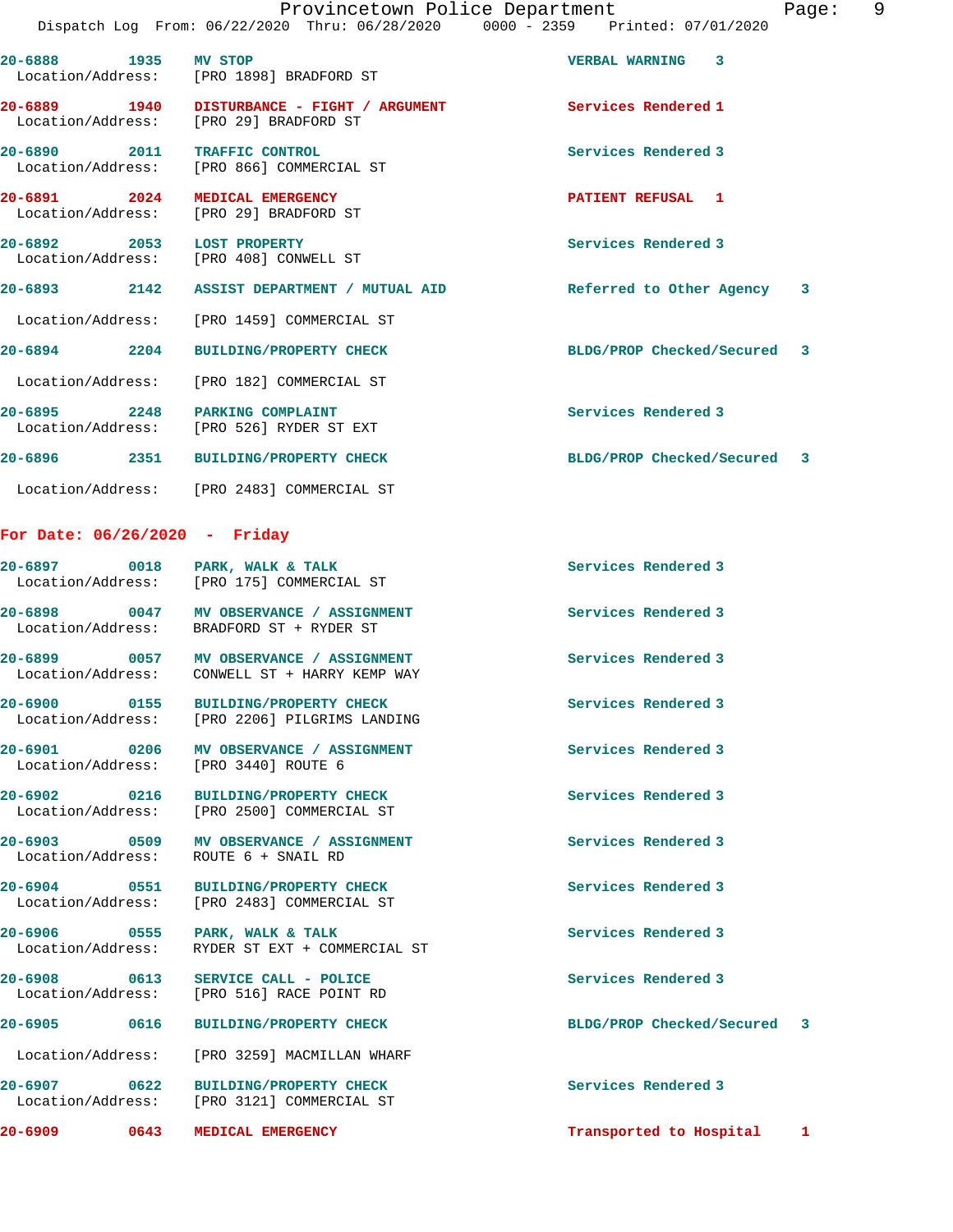|                            | Location/Address: [PRO 1621] BRADFORD ST                                           |                             |  |
|----------------------------|------------------------------------------------------------------------------------|-----------------------------|--|
|                            | 20-6910 0728 ALARM - GENERAL                                                       | Referred to Other Agency 1  |  |
|                            | Location/Address: [PRO 4019] HARBOR HILL RD                                        |                             |  |
|                            | 20-6911 0812 PARKING COMPLAINT<br>Location/Address: [PRO 526] RYDER ST EXT         | Services Rendered 3         |  |
|                            | 20-6912 0845 BUILDING/PROPERTY CHECK<br>Location/Address: [PRO 2977] COMMERCIAL ST | Services Rendered 3         |  |
| 20-6913 0851 ANIMAL CALL   |                                                                                    | Referred to Other Agency 2  |  |
|                            | Location/Address: [PRO 2744] COMMERCIAL ST                                         |                             |  |
|                            | 20-6914 0909 BUILDING/PROPERTY CHECK<br>Location/Address: [PRO 4136] BRADFORD ST   | Services Rendered 3         |  |
|                            | 20-6915 0928 MV OBSERVANCE / ASSIGNMENT<br>Location: [PRO 3440] SANDPIT            | Services Rendered 3         |  |
|                            | 20-6916 1004 HARASSMENT / THREATS<br>Location/Address: [PRO 1115] STANDISH ST      | SPOKEN TO<br>$\mathbf{2}$   |  |
|                            | 20-6917 1016 LOST PROPERTY<br>Location: [TRU] HEAD OF MEADOW BEACH                 | Services Rendered 3         |  |
|                            | 20-6918 1047 MEDICAL EMERGENCY                                                     | Transported to Hospital 1   |  |
|                            | Location/Address: [PRO 440] HARRY KEMP WAY                                         |                             |  |
| 20-6919 1049 ANIMAL CALL   | Location/Address: [PRO 4024] COMMERCIAL ST                                         | Services Rendered 2         |  |
|                            | 20-6920 1123 TRAFFIC CONTROL<br>Location/Address: CARVER ST + COMMERCIAL ST        | Services Rendered 3         |  |
|                            | 20-6921 1131 SERVICE CALL - POLICE<br>Location/Address: [PRO 569] WINSLOW ST       | Services Rendered 3         |  |
|                            | 20-6922 1141 911 - GENERAL<br>Location/Address: [PRO 223] COMMERCIAL ST            | Services Rendered 1         |  |
| 20-6923 1228 HAZARDS       |                                                                                    | Referred to Other Agency 2  |  |
|                            | Location/Address: [PRO 2277] BRADFORD ST                                           |                             |  |
| 20-6927 1250 FOLLOW UP     | Location/Address: [PRO 542] SHANK PAINTER RD                                       | Services Rendered 2         |  |
|                            | 20-6924 1316 PARK, WALK & TALK<br>Location/Address: [PRO 3870] COMMERCIAL ST       | Services Rendered 3         |  |
| 20-6925 1323               | <b>BUILDING/PROPERTY CHECK</b>                                                     | BLDG/PROP Checked/Secured 3 |  |
|                            | Location/Address: [PRO 3259] MACMILLAN WHARF                                       |                             |  |
| 20-6926 1337               | <b>PARKING COMPLAINT</b>                                                           | Citation / Warning Issued 3 |  |
|                            | Location/Address: [PRO 2274] COMMERCIAL ST                                         |                             |  |
| $20 - 6928$<br>1355        | MEDICAL EMERGENCY                                                                  | Transported to Hospital 1   |  |
|                            | Location/Address: [PRO 1729] NELSON AVE                                            |                             |  |
| 20-6929 1410               | <b>ANIMAL CALL</b><br>Location/Address: [PRO 1661] FRANKLIN ST                     | Services Rendered 2         |  |
| 20-6930 1415 911 - GENERAL |                                                                                    | Services Rendered 1         |  |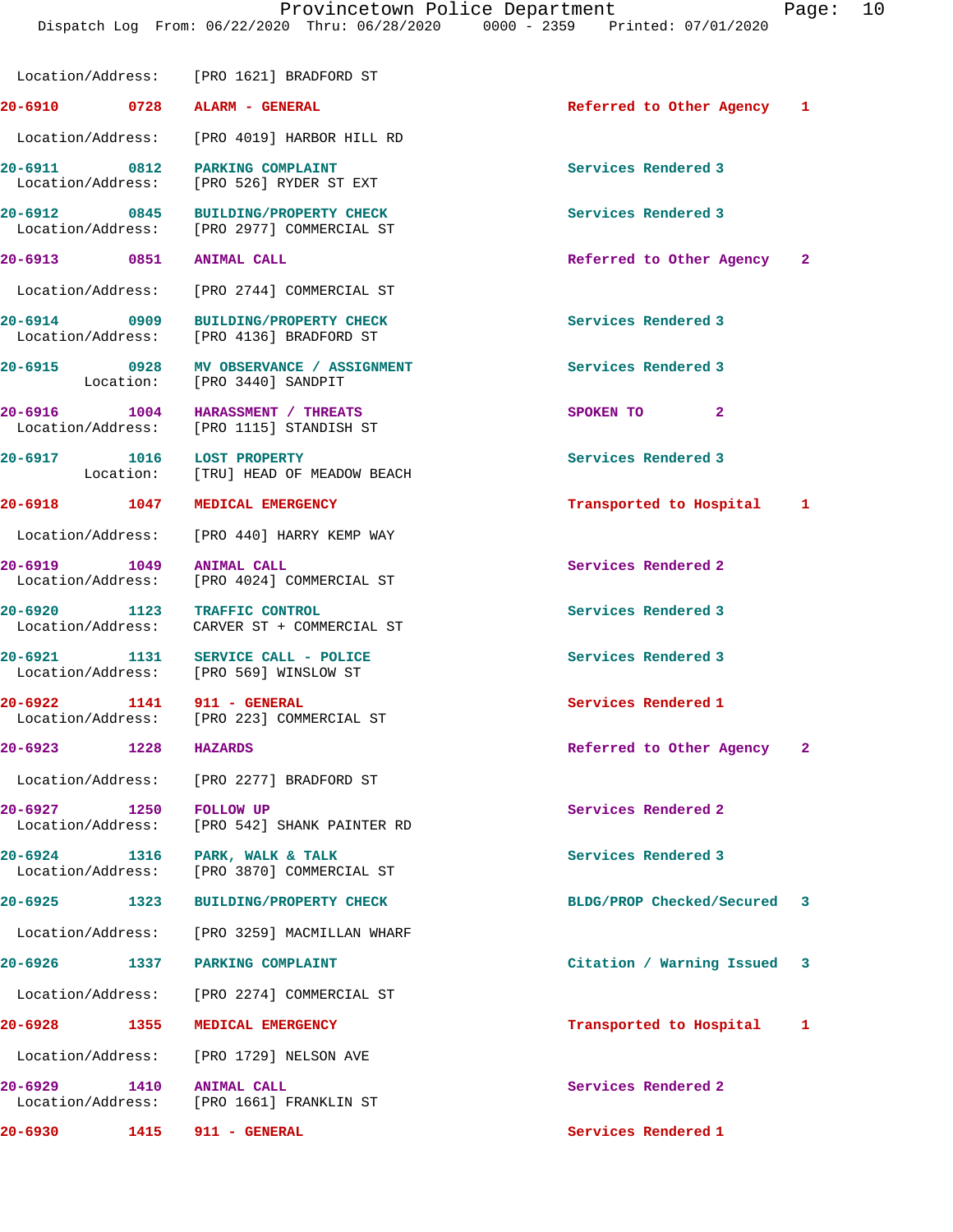|                                                                     | Provincetown Police Department<br>Dispatch Log From: 06/22/2020 Thru: 06/28/2020 0000 - 2359 Printed: 07/01/2020 | 11<br>Page:                  |
|---------------------------------------------------------------------|------------------------------------------------------------------------------------------------------------------|------------------------------|
|                                                                     | Location/Address: [PRO 3721] MAYFLOWER ST                                                                        |                              |
| 20-6931 1426 PARKING COMPLAINT<br>Location/Address: AUNT SUKEYS WAY |                                                                                                                  | Services Rendered 3          |
| 20-6932 1435 LOST PROPERTY                                          | Location/Address: [PRO 542] SHANK PAINTER RD                                                                     | Services Rendered 3          |
| 20-6933 1509 MV STOP                                                |                                                                                                                  | Citation / Warning Issued 3  |
|                                                                     | Location/Address: [PRO 2837] CONANT ST                                                                           |                              |
| 20-6934 1518 MV STOP                                                | Location/Address: [PRO 3296] SHANK PAINTER RD                                                                    | VERBAL WARNING 3             |
| 20-6935 1520 LOST PROPERTY                                          | Location/Address: [PRO 542] SHANK PAINTER RD                                                                     | Services Rendered 3          |
| 20-6936 1540 ASSIST CITIZEN                                         | Location/Address: [PRO 542] SHANK PAINTER RD                                                                     | Services Rendered 3          |
| 20-6937 1541 MV STOP<br>Location/Address: COMMERCIAL ST             |                                                                                                                  | <b>VERBAL WARNING 3</b>      |
| Location/Address: SNAIL RD                                          | 20-6938 1609 MV OBSERVANCE / ASSIGNMENT                                                                          | Services Rendered 3          |
| 20-6939 1639 MV STOP<br>Location/Address: ROUTE 6                   |                                                                                                                  | VERBAL WARNING 3             |
|                                                                     | 20-6940 1642 LOST PROPERTY<br>Location/Address: [PRO 254] COMMERCIAL ST                                          | Services Rendered 3          |
|                                                                     | 20-6942 1644 COMPLAINT - GENERAL<br>Location/Address: COURT ST + CUDWORTH ST                                     | Services Rendered 3          |
|                                                                     | 20-6941 1646 MV OBSERVANCE / ASSIGNMENT<br>Location/Address: [PRO 537] SHANK PAINTER RD                          | Services Rendered 3          |
| 20-6943 1658 MV STOP                                                | Location/Address: [PRO 537] SHANK PAINTER RD                                                                     | VERBAL WARNING 3             |
| 20-6944 1658 HAZARDS                                                | Location/Address: [PRO 2461] BRADFORD ST EXT                                                                     | Services Rendered 2          |
| 20-6945 1703 MV STOP                                                | Location/Address: [PRO 539] SHANK PAINTER RD                                                                     | VERBAL WARNING 3             |
| 20-6948 1737 DISORDERLY                                             | Location/Address: [PRO 3912] SHANK PAINTER RD                                                                    | Services Rendered 1          |
| 20-6951 1746 BIKE - GENERAL                                         | Location/Address: ROUTE 6 + CONWELL ST                                                                           | Services Rendered 2          |
| $20 - 6952$                                                         | 1752 MEDICAL EMERGENCY                                                                                           | Transported to Hospital<br>1 |
|                                                                     | Location/Address: [PRO 542] SHANK PAINTER RD<br>Refer To Arrest: 20-45-AR                                        |                              |
| 20-6953 1813 ANIMAL CALL                                            | Location/Address: [PRO 1928] BRADFORD ST                                                                         | Services Rendered 2          |
| 20-6954 1829 MV COMPLAINT                                           | Location/Address: PLEASANT ST + COMMERCIAL ST                                                                    | <b>VERBAL WARNING 2</b>      |
|                                                                     | 20-6955 1838 ASSIST DEPARTMENT / MUTUAL AID<br>Location/Address: [PRO 1459] COMMERCIAL ST                        | Services Rendered 3          |
| $20 - 6956$                                                         | 1937 DISTURBANCE - FIGHT / ARGUMENT<br>Location/Address: [PRO 2539] RYDER ST EXT                                 | SPOKEN TO 1                  |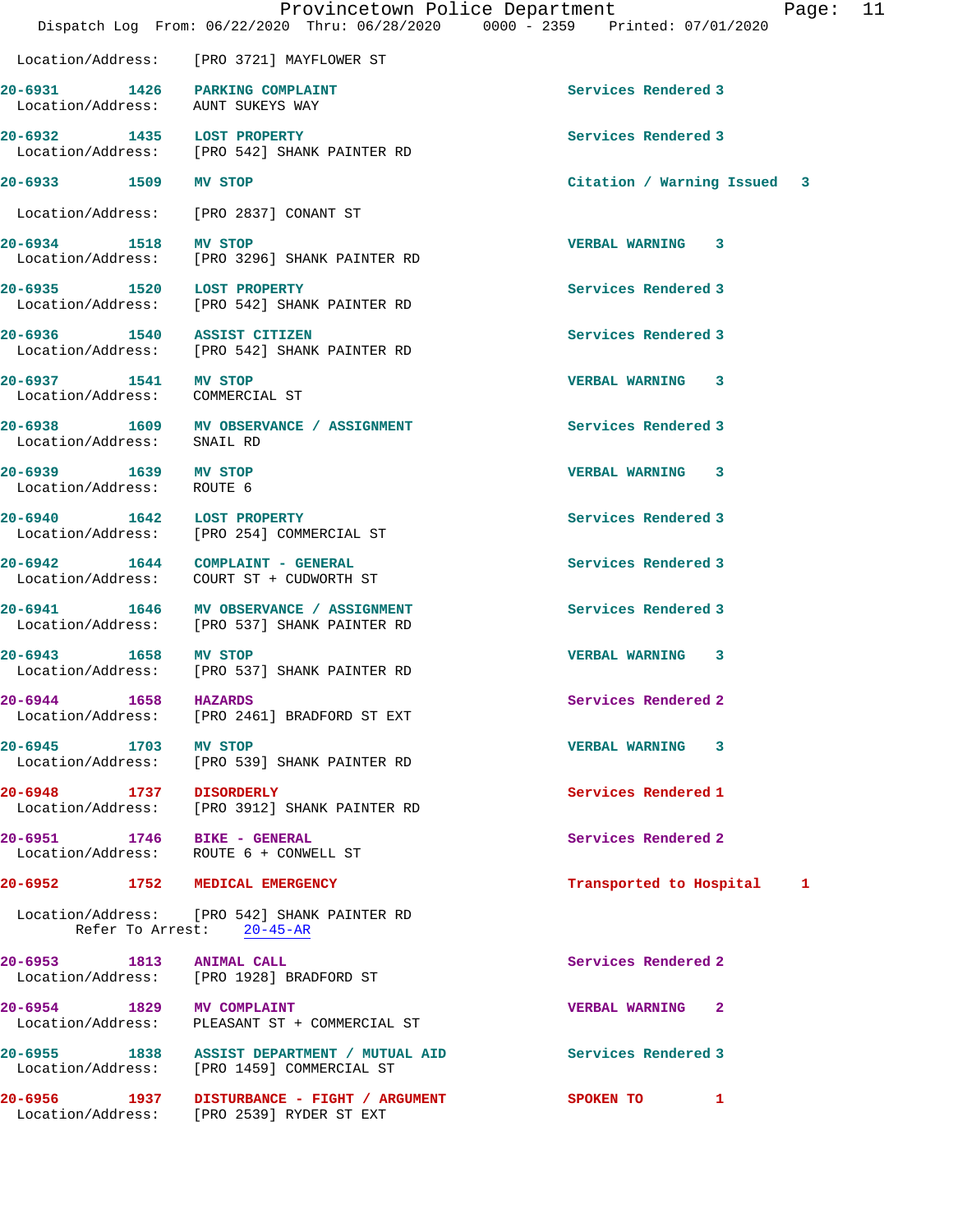|                                   | Dispatch Log From: 06/22/2020 Thru: 06/28/2020 0000 - 2359 Printed: 07/01/2020                    | Provincetown Police Department | Page:        | 12 |
|-----------------------------------|---------------------------------------------------------------------------------------------------|--------------------------------|--------------|----|
|                                   | 20-6957 1947 PARK, WALK & TALK<br>Location/Address: [PRO 3870] COMMERCIAL ST                      | SPOKEN TO 3                    |              |    |
|                                   | 20-6958 1957 ASSIST DEPARTMENT / MUTUAL AID<br>Location/Address: [TRU] ROUTE 6 + STOTT'S CRSG     | Services Rendered 3            |              |    |
| 20-6959 2000 MV STOP              | Location/Address: [PRO 526] RYDER ST EXT                                                          | <b>VERBAL WARNING 3</b>        |              |    |
|                                   | 20-6960 2006 PARK, WALK & TALK<br>Location/Address: [PRO 526] RYDER ST EXT                        | Services Rendered 3            |              |    |
| 20-6961 2030                      | <b>FOLLOW UP</b>                                                                                  | No Action Required             | $\mathbf{2}$ |    |
|                                   | Location/Address: [PRO 2003] FREEMAN ST                                                           |                                |              |    |
|                                   | 20-6963 2043 PARK, WALK & TALK<br>Location/Address: [PRO 105] COMMERCIAL ST                       | Services Rendered 3            |              |    |
|                                   | 20-6962 2049 PARK, WALK & TALK                                                                    | No Action Required             | 3            |    |
|                                   | Location/Address: [PRO 105] COMMERCIAL ST                                                         |                                |              |    |
|                                   | 20-6965 2113 MV OBSERVANCE / ASSIGNMENT<br>Location/Address: ROUTE 6 + CONWELL ST                 | Services Rendered 3            |              |    |
| 20-6966 2132 MV STOP              | Location/Address: [PRO 3404] BRADFORD ST                                                          | <b>VERBAL WARNING 3</b>        |              |    |
|                                   | 20-6968 2141 MEDICAL EMERGENCY<br>Location/Address: [PRO 146] COMMERCIAL ST                       | <b>PATIENT REFUSAL 1</b>       |              |    |
|                                   | 20-6970 2158 BUILDING/PROPERTY CHECK                                                              | BLDG/PROP Checked/Secured 3    |              |    |
|                                   | Location/Address: [PRO 3259] MACMILLAN WHARF                                                      |                                |              |    |
|                                   | 20-6969 2200 MV OBSERVANCE / ASSIGNMENT<br>Location/Address: HOWLAND ST + BRADFORD ST             | Services Rendered 3            |              |    |
| 20-6973 2213 MV STOP              | Location/Address: [PRO 1714] COMMERCIAL ST                                                        | VERBAL WARNING 3               |              |    |
|                                   | 20-6972 2216 MV OBSERVANCE / ASSIGNMENT<br>Location/Address: BRADFORD ST + RYDER ST               | Services Rendered 3            |              |    |
| 20-6974 2225 MV STOP              | Location/Address: BRADFORD ST + SNOW ST<br>Refer To Arrest: 20-46-AR<br>Refer To Arrest: 20-48-AR | $Arrest(s)$ Made $3$           |              |    |
|                                   | 20-6976 2321 BUILDING/PROPERTY CHECK                                                              | BLDG/PROP Checked/Secured 3    |              |    |
|                                   | Location/Address: [PRO 105] COMMERCIAL ST                                                         |                                |              |    |
|                                   | 20-6978 2328 DISTURBANCE - FIGHT / ARGUMENT<br>Location/Address: [PRO 105] COMMERCIAL ST          | Services Rendered 1            |              |    |
|                                   | 20-6979 2342 PARK, WALK & TALK<br>Location/Address: [PRO 105] COMMERCIAL ST                       | Services Rendered 3            |              |    |
| For Date: $06/27/2020 -$ Saturday |                                                                                                   |                                |              |    |
|                                   | 20-6981 0014 PARK, WALK & TALK<br>Location/Address: [PRO 3870] COMMERCIAL ST                      | Services Rendered 3            |              |    |
|                                   | 20-6982 0027 MV OBSERVANCE / ASSIGNMENT<br>Location/Address: BRADFORD ST + HOWLAND ST             | Services Rendered 3            |              |    |
|                                   | 20-6985 0105 MEDICAL EMERGENCY                                                                    | Services Rendered 1            |              |    |

Location/Address: [PRO 2528] SHIPS WAY RD EXT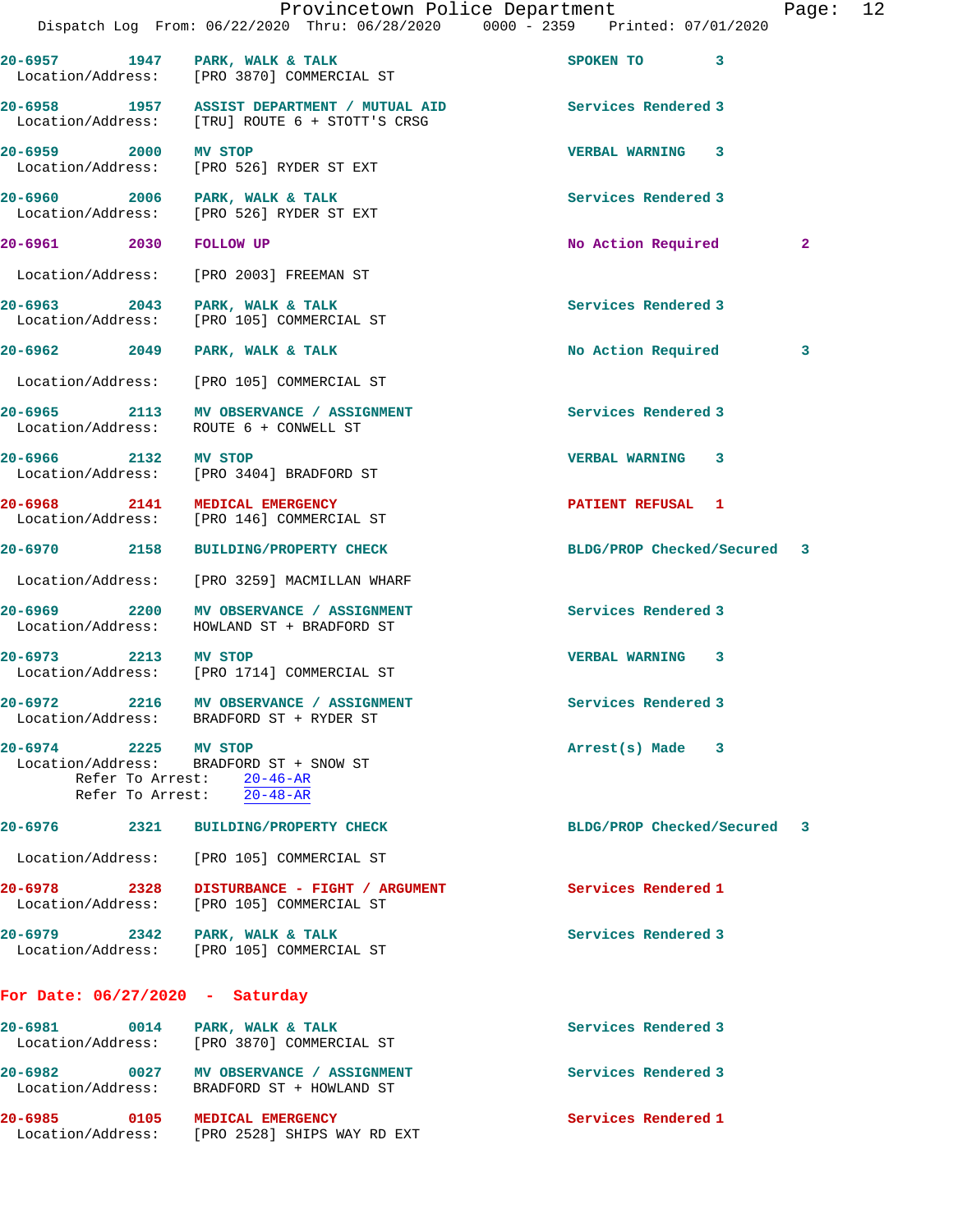| 20-6984 0106 BY-LAW VIOLATION                                     | Location/Address: [PRO 3296] SHANK PAINTER RD                                            | SPOKEN TO 2                 |   |
|-------------------------------------------------------------------|------------------------------------------------------------------------------------------|-----------------------------|---|
|                                                                   | 20-6983 0112 BUILDING/PROPERTY CHECK<br>Location/Address: [PRO 3296] SHANK PAINTER RD    | Services Rendered 3         |   |
|                                                                   | 20-6987 0155 MV OBSERVANCE / ASSIGNMENT<br>Location/Address: ROUTE 6 + CONWELL ST        | Services Rendered 3         |   |
|                                                                   |                                                                                          | BLDG/PROP Checked/Secured 3 |   |
|                                                                   | Location/Address: [PRO 537] SHANK PAINTER RD                                             |                             |   |
| Location/Address:                                                 | 20-6988 0226 MV OBSERVANCE / ASSIGNMENT<br>JEROME SMITH RD + SHANK PAINTER RD            | <b>Services Rendered 3</b>  |   |
|                                                                   | 20-6990 0326 BUILDING/PROPERTY CHECK                                                     | BLDG/PROP Checked/Secured 3 |   |
|                                                                   | Location/Address: [PRO 530] SHANK PAINTER RD                                             |                             |   |
|                                                                   | 20-6992 0553 PARK, WALK & TALK<br>Location: [PRO 3431] LOPES SQUARE                      | Services Rendered 3         |   |
|                                                                   | 20-6991 0615 SERVICE CALL - POLICE<br>Location/Address: [PRO 516] RACE POINT RD          | Services Rendered 3         |   |
| 20-6994 0737 PARKING COMPLAINT                                    |                                                                                          | Citation / Warning Issued 3 |   |
|                                                                   | Location/Address: [PRO 3456] RYDER ST EXT                                                |                             |   |
|                                                                   | 20-6995 0852 BUILDING/PROPERTY CHECK<br>Location/Address: [PRO 3259] MACMILLAN WHARF     | Services Rendered 3         |   |
|                                                                   | 20-6996 0912 MV OBSERVANCE / ASSIGNMENT<br>Location/Address: [PRO 3243] SHANK PAINTER RD | Services Rendered 3         |   |
| 20-6997 0923 MV STOP                                              | Location/Address: ROUTE 6 + CONWELL ST                                                   | VERBAL WARNING 3            |   |
| 20-6998 0935 MV STOP                                              |                                                                                          | Citation / Warning Issued 3 |   |
|                                                                   | Location/Address: ROUTE 6 + CONWELL ST                                                   |                             |   |
| 20-6999 0943 MV STOP                                              | Location/Address: [PRO 2043] BRADFORD ST                                                 | VERBAL WARNING 3            |   |
| 20-7000 1009<br>Location/Address: [PRO 521] ROUTE 6               | MV OBSERVANCE / ASSIGNMENT                                                               | Services Rendered 3         |   |
| 20-7002 1056 FIRE - OTHER<br>Location/Address: [PRO 492] CREEK RD |                                                                                          | Extinguished<br>1           |   |
| 20-7003<br>Location/Address:                                      | 1127 MEDICAL EMERGENCY<br>RYDER ST + COMMERCIAL ST                                       | PATIENT REFUSAL 1           |   |
| 20-7004 1140 MV STOP<br>Location/Address: [PRO 521] ROUTE 6       |                                                                                          | <b>VERBAL WARNING</b><br>3  |   |
| 20-7005 1147 ALARM - GENERAL                                      | Location/Address: [PRO 965] KIMBERLY LN                                                  | Services Rendered 1         |   |
| 20-7006                                                           | 1151 ASSIST CITIZEN                                                                      | No Action Required          | з |
|                                                                   | Location/Address: [PRO 80] CARVER ST                                                     |                             |   |

Location: EAST ROAM

20-7007 1201 PARK, WALK & TALK **Services Rendered 3** 

**20-7008 1232 PARKING COMPLAINT Citation / Warning Issued 3**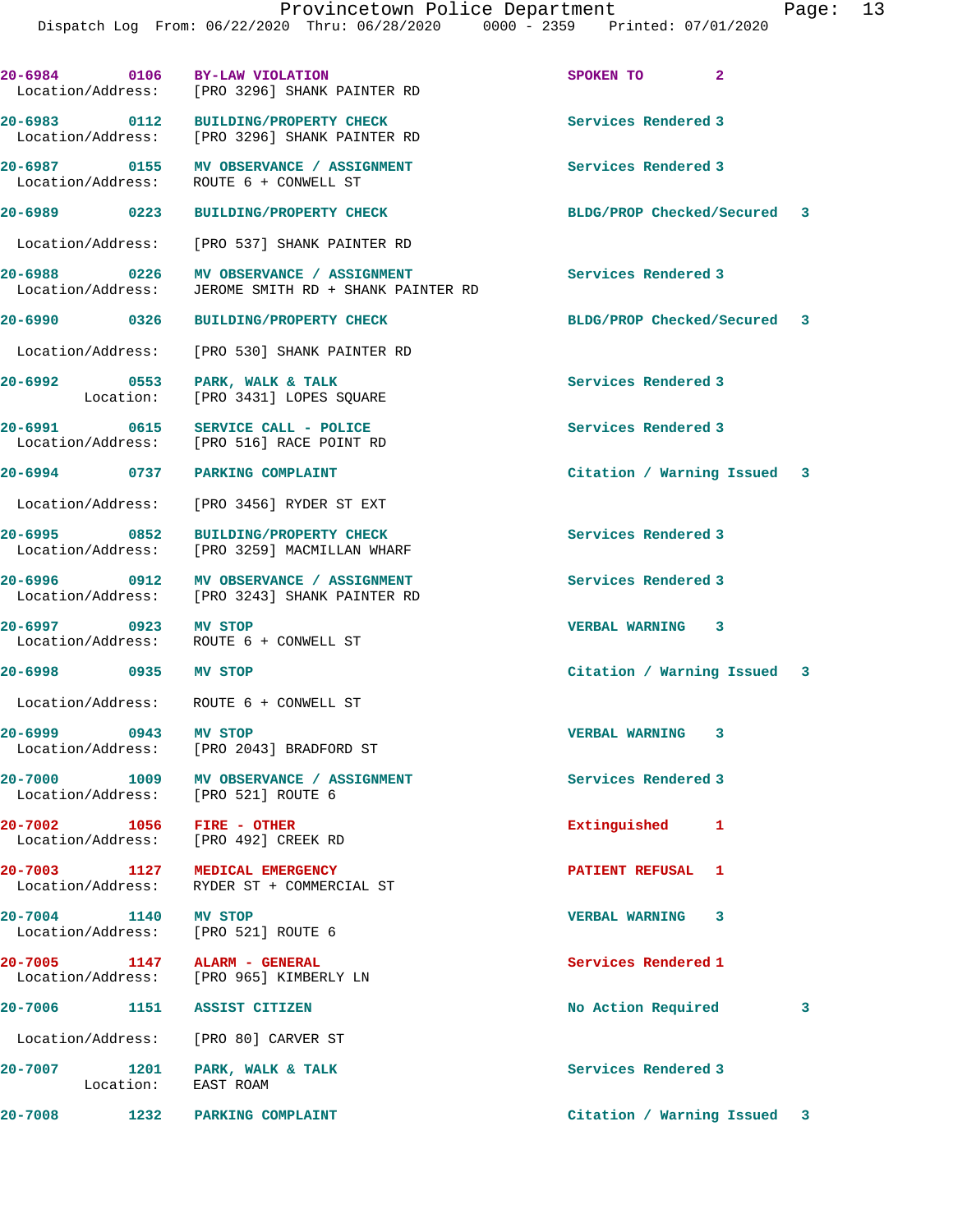|                                                                                  |                            |                                                        | Provincetown Police Department<br>Dispatch Log From: 06/22/2020 Thru: 06/28/2020 0000 - 2359 Printed: 07/01/2020 | Page:        | 14 |
|----------------------------------------------------------------------------------|----------------------------|--------------------------------------------------------|------------------------------------------------------------------------------------------------------------------|--------------|----|
|                                                                                  |                            | Location/Address: [PRO 3264] AUNT SUKEYS WAY           |                                                                                                                  |              |    |
| 20-7009 1301 MEDICAL EMERGENCY                                                   |                            |                                                        | Transported to Hospital 1                                                                                        |              |    |
| Location/Address: ROUTE 6 + SNAIL RD                                             |                            |                                                        |                                                                                                                  |              |    |
| 20-7010 1326 MV OBSERVANCE / ASSIGNMENT<br>Location/Address: HARRY KEMP WAY      |                            |                                                        | Services Rendered 3                                                                                              |              |    |
| 20-7011 1344 PARK, WALK & TALK                                                   | Location: WEST ROAM        |                                                        | Services Rendered 3                                                                                              |              |    |
| 20-7012 1403 ANIMAL CALL                                                         |                            |                                                        | No Action Required                                                                                               | $\mathbf{2}$ |    |
| Location/Address: [PRO 2499] RACE POINT RD                                       |                            |                                                        |                                                                                                                  |              |    |
| 20-7013 1444 MEDICAL EMERGENCY                                                   |                            |                                                        | Transported to Hospital                                                                                          | 1            |    |
|                                                                                  |                            | Location/Address: [PRO 1087] PRISCILLA ALDEN RD        |                                                                                                                  |              |    |
| 20-7014 1510 PROPERTY DAMAGE<br>Location/Address: [PRO 2434] COMMERCIAL ST       |                            |                                                        | Services Rendered 3                                                                                              |              |    |
| 20-7015 1516 PARKING COMPLAINT<br>Location/Address: [PRO 37] BRADFORD ST         |                            |                                                        | Services Rendered 3                                                                                              |              |    |
| 20-7016 1523 SERVICE CALL - POLICE<br>Location/Address: [PRO 80] CARVER ST       |                            |                                                        | SPOKEN TO<br>3                                                                                                   |              |    |
| 20-7017 1526 COMPLAINT - GENERAL<br>Location/Address: COMMERCIAL ST              |                            |                                                        | Services Rendered 3                                                                                              |              |    |
| 20-7019 1604 PARK, WALK & TALK<br>Location/Address: [PRO 3259] MACMILLAN WHARF   |                            |                                                        | Services Rendered 3                                                                                              |              |    |
| 20-7020 1607 PARK, WALK & TALK<br>Location/Address: [PRO 105] COMMERCIAL ST      |                            |                                                        | Services Rendered 3                                                                                              |              |    |
| 20-7021 1611 SERVICE CALL - POLICE<br>Location/Address: BANGS ST + COMMERCIAL ST |                            |                                                        | Services Rendered 3                                                                                              |              |    |
| $20 - 7022$<br>Location/Address:                                                 | 1614 SERVICE CALL - POLICE | [PRO 4157] COMMERCIAL ST                               | SPOKEN TO<br>3                                                                                                   |              |    |
| Location/Address: [PRO 2499] RACE POINT RD                                       |                            | 20-7024 1757 ASSIST DEPARTMENT / MUTUAL AID            | Services Rendered 3                                                                                              |              |    |
| 20-7025 1823 MV COMPLAINT<br>Location/Address: COMMERCIAL ST                     |                            |                                                        | Services Rendered 2                                                                                              |              |    |
| 20-7026 1855 MV OBSERVANCE / ASSIGNMENT                                          |                            | Location/Address: JEROME SMITH RD + SHANK PAINTER RD   | Services Rendered 3                                                                                              |              |    |
| 20-7028 1918                                                                     |                            | BUILDING/PROPERTY CHECK                                | BLDG/PROP Checked/Secured 3                                                                                      |              |    |
| Location/Address: [PRO 519] RACE POINT RD                                        |                            |                                                        |                                                                                                                  |              |    |
| 20-7029 1928<br>Location/Address:                                                |                            | MV OBSERVANCE / ASSIGNMENT<br>BRADFORD ST + CENTRAL ST | Services Rendered 3                                                                                              |              |    |
| Location/Address: ROUTE 6 + SNAIL RD                                             |                            | 20-7031 2005 MV OBSERVANCE / ASSIGNMENT                | Services Rendered 3                                                                                              |              |    |
| 20-7033 2049 MV STOP<br>Location/Address: [PRO 539] SHANK PAINTER RD             |                            |                                                        | VERBAL WARNING 3                                                                                                 |              |    |
| 20-7034 2056 BUILDING/PROPERTY CHECK                                             |                            |                                                        | BLDG/PROP Checked/Secured 3                                                                                      |              |    |
| Location/Address: [PRO 1952] COMMERCIAL ST                                       |                            |                                                        |                                                                                                                  |              |    |
| 20-7036 2110                                                                     | MV STOP                    |                                                        | VERBAL WARNING 3                                                                                                 |              |    |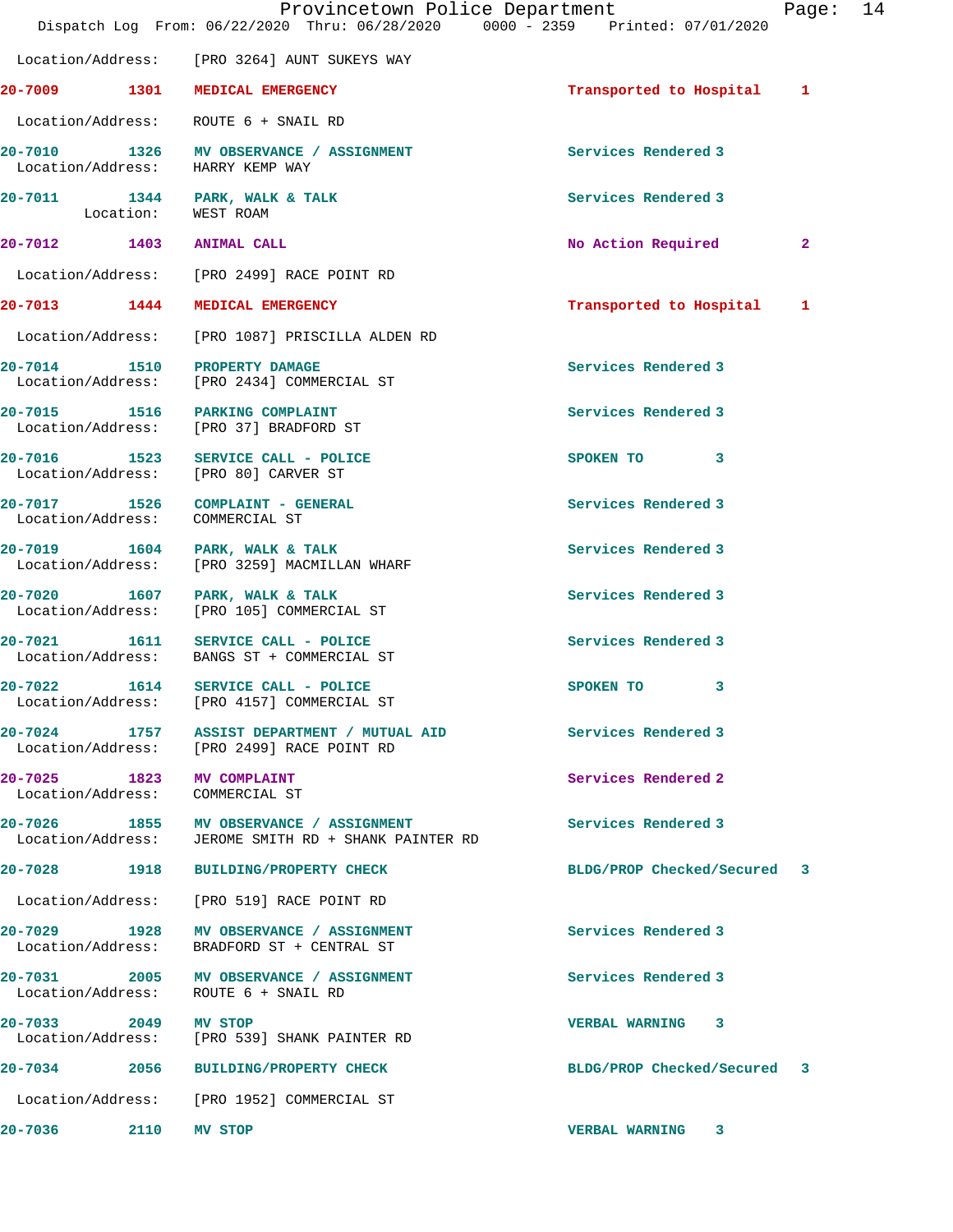|                                                                                    |                                                                           | Provincetown Police Department<br>Dispatch Log From: 06/22/2020 Thru: 06/28/2020 0000 - 2359 Printed: 07/01/2020 |                             |              | Page: 15 |  |
|------------------------------------------------------------------------------------|---------------------------------------------------------------------------|------------------------------------------------------------------------------------------------------------------|-----------------------------|--------------|----------|--|
|                                                                                    | Location/Address: [PRO 1645] HARRY KEMP WAY                               |                                                                                                                  |                             |              |          |  |
| 20-7035 2112 MV OBSERVANCE / ASSIGNMENT                                            | Location/Address: BRADFORD ST + HOWLAND ST                                |                                                                                                                  | Services Rendered 3         |              |          |  |
| 20-7037 2118 MEDICAL EMERGENCY                                                     | Location/Address: [PRO 1446] WINSLOW ST                                   |                                                                                                                  | Services Rendered 1         |              |          |  |
| 20-7038 2129 BUILDING/PROPERTY CHECK                                               | Location/Address: [PRO 2540] RACE POINT RD                                |                                                                                                                  | Services Rendered 3         |              |          |  |
| 20-7040 2131 ASSAULT                                                               | Location/Address: [PRO 221] COMMERCIAL ST<br>Refer To Arrest: 20-49-AR    |                                                                                                                  | SPOKEN TO                   | $\mathbf{1}$ |          |  |
|                                                                                    | Location/Address: [PRO 3259] MACMILLAN WHARF<br>Refer To Arrest: 20-49-AR | 20-7043 2137 DISTURBANCE - FIGHT / ARGUMENT                                                                      | Arrest(s) Made 1            |              |          |  |
| 20-7041 2139 MEDICAL EMERGENCY                                                     | Location/Address: [PRO 2616] COMMERCIAL ST                                |                                                                                                                  | PATIENT REFUSAL 1           |              |          |  |
| 20-7042 2144 MEDICAL EMERGENCY                                                     | Location/Address: [PRO 2543] MACMILLAN WHARF                              |                                                                                                                  | <b>PATIENT REFUSAL 1</b>    |              |          |  |
|                                                                                    | Location/Address: [PRO 526] RYDER ST EXT<br>Refer To Arrest: 20-49-AR     | 20-7049 2220 DISTURBANCE - FIGHT / ARGUMENT                                                                      | Services Rendered 1         |              |          |  |
| 20-7044 2221 MEDICAL EMERGENCY<br>Location/Address: [PRO 221] COMMERCIAL ST        |                                                                           |                                                                                                                  | PATIENT REFUSAL 1           |              |          |  |
| 20-7045 2238 MEDICAL EMERGENCY                                                     | Location/Address: [PRO 542] SHANK PAINTER RD<br>Refer To Arrest: 20-49-AR |                                                                                                                  | PATIENT REFUSAL 1           |              |          |  |
| 20-7046 2241 FOLLOW UP                                                             | Location/Address: [PRO 3430] COMMERCIAL ST<br>Refer To Arrest: 20-49-AR   |                                                                                                                  | Services Rendered 2         |              |          |  |
| 20-7048 2300 NOISE COMPLAINT                                                       | Location/Address: BRADFORD ST                                             |                                                                                                                  | Services Rendered 3         |              |          |  |
| 20-7047 2304 MV STOP                                                               | Location/Address: ARCH ST + BRADFORD ST                                   |                                                                                                                  | VERBAL WARNING 3            |              |          |  |
| 20-7052 2342 NOISE COMPLAINT                                                       | Location/Address: [PRO 1899] CREEK HILL RD                                |                                                                                                                  | SPOKEN TO 3                 |              |          |  |
| 20-7051 2343 BUILDING/PROPERTY CHECK<br>Location/Address: [PRO 2483] COMMERCIAL ST |                                                                           |                                                                                                                  | Services Rendered 3         |              |          |  |
| For Date: $06/28/2020$ - Sunday                                                    |                                                                           |                                                                                                                  |                             |              |          |  |
| 20-7053 0028 ASSIST CITIZEN                                                        | Location/Address: [PRO 1585] NELSON AVE                                   |                                                                                                                  | Services Rendered 3         |              |          |  |
| 20-7054 0041 NOISE COMPLAINT                                                       | Location/Address: COMMERCIAL ST                                           |                                                                                                                  | Services Rendered 3         |              |          |  |
| 20-7055 0100 MV OBSERVANCE / ASSIGNMENT                                            | Location/Address: BRADFORD ST + RYDER ST                                  |                                                                                                                  | Services Rendered 3         |              |          |  |
|                                                                                    |                                                                           | 20-7056 0111 MV OBSERVANCE / ASSIGNMENT<br>Location/Address: BRADFORD ST + SHANK PAINTER RD                      | Services Rendered 3         |              |          |  |
| 20-7057 0126 BUILDING/PROPERTY CHECK                                               |                                                                           |                                                                                                                  | BLD/PROP CHECKED UNSECURE 3 |              |          |  |
| Location/Address: [PRO 3430] COMMERCIAL ST                                         |                                                                           |                                                                                                                  |                             |              |          |  |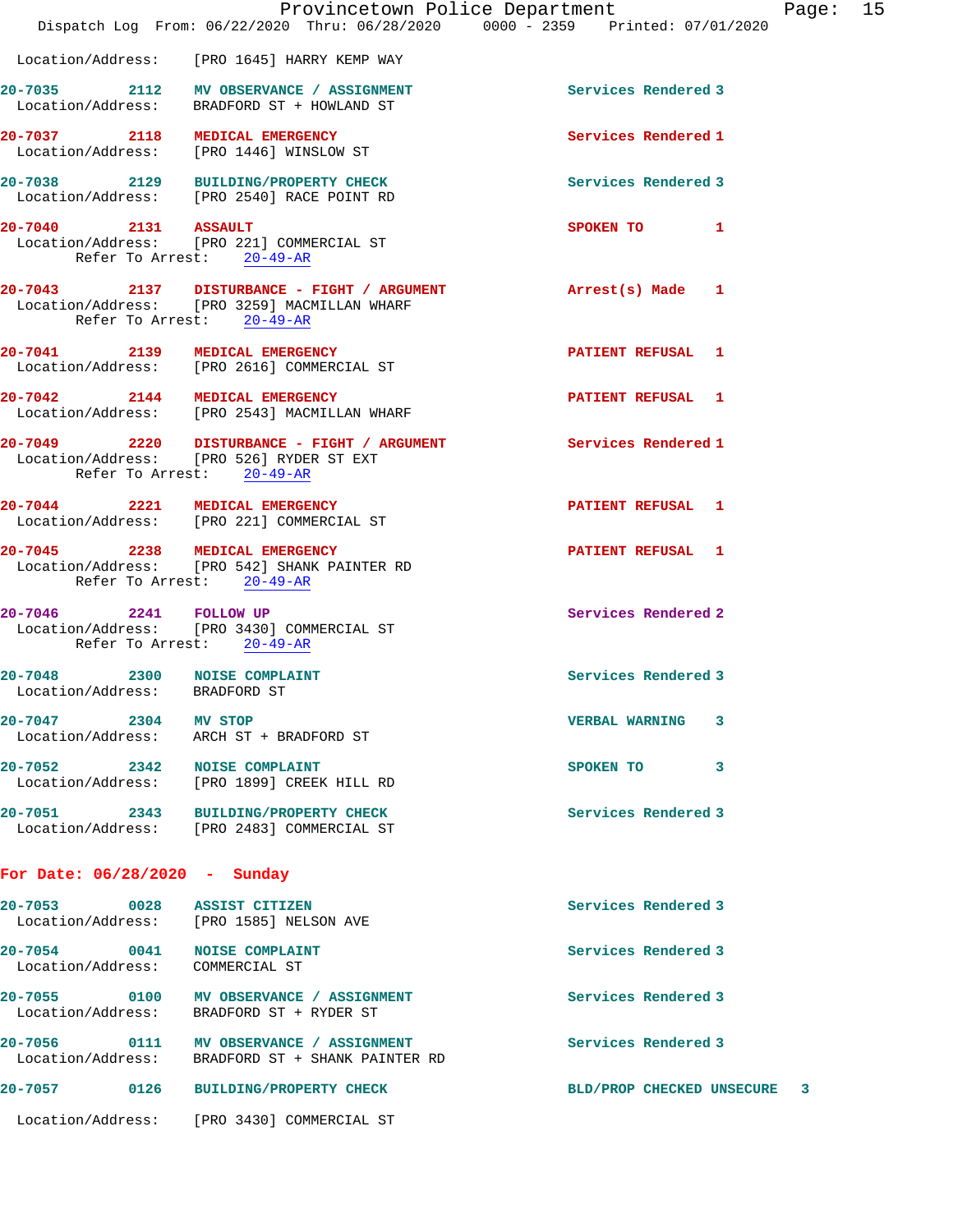**20-7058 0135 NOISE COMPLAINT Services Rendered 3** 

**20-7059 0151 NOISE COMPLAINT Services Rendered 3** 

Location/Address: [PRO 4027] BRADFORD ST EXT

 Location/Address: [PRO 1541] COMMERCIAL ST **20-7060 0250 MV OBSERVANCE / ASSIGNMENT Services Rendered 3**  Location/Address: [PRO 3259] MACMILLAN WHARF **20-7061 0255 BUILDING/PROPERTY CHECK BLDG/PROP Checked/Secured 3** Location/Address: [PRO 2206] PILGRIMS LANDING **20-7062 0332 BUILDING/PROPERTY CHECK Services Rendered 3**  Location/Address: [PRO 3670] SHANK PAINTER RD **20-7063 0548 BUILDING/PROPERTY CHECK Services Rendered 3**  Location/Address: [PRO 2898] JEROME SMITH RD **20-7064 0551 BUILDING/PROPERTY CHECK Services Rendered 3**  Location/Address: [PRO 537] SHANK PAINTER RD **20-7065 0600 FOLLOW UP Services Rendered 2**  Location/Address: [PRO 1541] COMMERCIAL ST 20-7067 0606 PARK, WALK & TALK **PARK Services Rendered 3 Location:** [PRO 3431] LOPES SQUARE [PRO 3431] LOPES SQUARE **20-7068 0612 PARK, WALK & TALK Services Rendered 3**  Location/Address: [PRO 2206] PILGRIMS LANDING **20-7066 0613 BUILDING/PROPERTY CHECK Services Rendered 3**  Location/Address: [PRO 3121] COMMERCIAL ST **20-7070 0740 SERVICE CALL - POLICE Services Rendered 3**  Location/Address: [PRO 516] RACE POINT RD **20-7072 0753 MV STOP VERBAL WARNING 3**  ROUTE 6 + HOWLAND ST **20-7071 0756 MV OBSERVANCE / ASSIGNMENT Services Rendered 3**  Location/Address: ROUTE 6 + SNAIL RD **20-7073 0806 MV STOP VERBAL WARNING 3**  Location/Address: ROUTE 6 + SANDY HILL LN **20-7074 0846 ALARM - GENERAL False Alarm 1**  Location/Address: [PRO 2385] COMMERCIAL ST **20-7075 0903 BUILDING/PROPERTY CHECK Services Rendered 3**  Location/Address: [PRO 3430] COMMERCIAL ST **20-7076 0911 PARK, WALK & TALK Services Rendered 3**  Location/Address: [PRO 564] BAYBERRY AVE **20-7078 0937 MV OBSERVANCE / ASSIGNMENT Services Rendered 3**  Location/Address: [PRO 3243] SHANK PAINTER RD **20-7079 1048 DISTURBANCE - FIGHT / ARGUMENT Peace Restored 1**  Location/Address: [PRO 564] BAYBERRY AVE **20-7080 1106 MV STOP VERBAL WARNING 3**  Location/Address: ROUTE 6 **20-7081 1202 MEDICAL EMERGENCY PATIENT REFUSAL 1**  Location/Address: [PRO 2500] COMMERCIAL ST **20-7082 1206 LOST PROPERTY Services Rendered 3**  [PRO 3431] LOPES SQUARE **20-7084 1237 MEDICAL EMERGENCY Transported to Hospital 1**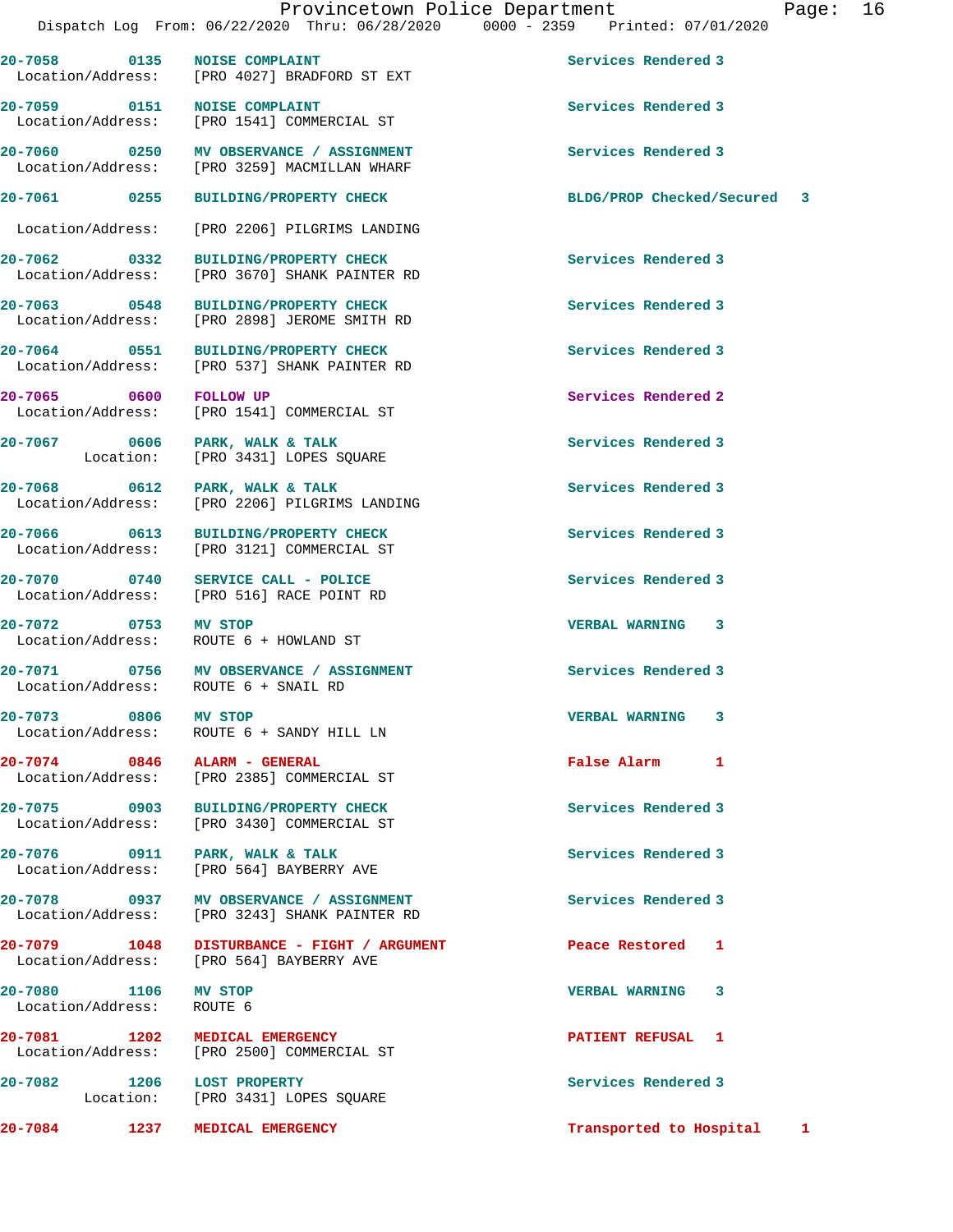|                                                                         | Location/Address: [PRO 3912] SHANK PAINTER RD                                         |                             |
|-------------------------------------------------------------------------|---------------------------------------------------------------------------------------|-----------------------------|
| 20-7086 1241 911 - GENERAL                                              | Location/Address: [PRO 542] SHANK PAINTER RD                                          | Services Rendered 1         |
| 20-7085 1244 PARKING COMPLAINT<br>Location/Address: TINYS WAY           |                                                                                       | Services Rendered 3         |
|                                                                         | 20-7087 1307 PARK, WALK & TALK<br>Location/Address: [PRO 3870] COMMERCIAL ST          | Services Rendered 3         |
| 20-7089 1324 FOLLOW UP                                                  | Location/Address: [PRO 3430] COMMERCIAL ST<br>Refer To Arrest: 20-49-AR               | Services Rendered 2         |
| 20-7090 1401 FOLLOW UP                                                  | Location/Address: [PRO 564] BAYBERRY AVE                                              | Services Rendered 2         |
| 20-7091 1438 911 - GENERAL                                              | Location/Address: [PRO 3259] MACMILLAN WHARF                                          | Services Rendered 1         |
| 20-7092 1441 ALARM - FIRE<br>Location/Address: HARBOR HILL RD           |                                                                                       | False Alarm 1               |
|                                                                         | 20-7093 1535 MV OBSERVANCE / ASSIGNMENT<br>Location/Address: PRINCE ST + BRADFORD ST  | <b>VERBAL WARNING</b><br>3  |
|                                                                         | 20-7094 1537 MV STOP<br>Location/Address: [PRO 4155] ROUTE 6                          | <b>VERBAL WARNING</b><br>3  |
|                                                                         | 20-7095 1538 MV STOP<br>Location/Address: [PRO 1205] CONWAY ST                        | <b>VERBAL WARNING 3</b>     |
| 20-7096 1608 PARKING COMPLAINT<br>Location/Address: TINYS WAY           |                                                                                       | Services Rendered 3         |
|                                                                         | 20-7097 1638 BUILDING/PROPERTY CHECK<br>Location/Address: [PRO 2494] BRADFORD ST      | Services Rendered 3         |
| 20-7099 1653 LOST PROPERTY                                              | Location/Address: [PRO 542] SHANK PAINTER RD                                          | Services Rendered 3         |
|                                                                         | 20-7098 1704 PARK, WALK & TALK<br>Location/Address: [PRO 2500] COMMERCIAL ST          | Services Rendered 3         |
| 20-7101 1751 MV STOP                                                    | Location/Address: [PRO 1665] CONWELL ST                                               | VERBAL WARNING 3            |
| 20-7102 1805 LOST PROPERTY                                              | Location/Address: [PRO 542] SHANK PAINTER RD                                          | Services Rendered 3         |
| 20-7104 1814 MEDICAL EMERGENCY                                          | Location/Address: [PRO 2539] RYDER ST EXT<br>Refer To $P/C$ : 20-50-AR                | PATIENT REFUSAL 1           |
|                                                                         | 20-7106 1830 STREET PERFORMER COMPLAINT<br>Location/Address: [PRO 2364] COMMERCIAL ST | Services Rendered 3         |
| 20-7108 1911 MV STOP                                                    | Location/Address: BRADFORD ST EXT + PROVINCELANDS RD                                  | VERBAL WARNING 3            |
| 20-7109 1928 MV STOP                                                    |                                                                                       | Citation / Warning Issued 3 |
| Location/Address: [PRO 2513] ROUTE 6                                    |                                                                                       |                             |
| Location/Address: ROUTE 6 + SNAIL RD                                    | 20-7110 1956 MV OBSERVANCE / ASSIGNMENT                                               | Services Rendered 3         |
| 20-7112 2018 MEDICAL EMERGENCY<br>Location/Address: [PRO 3222] ALDEN ST |                                                                                       | Services Rendered 1         |
|                                                                         |                                                                                       |                             |